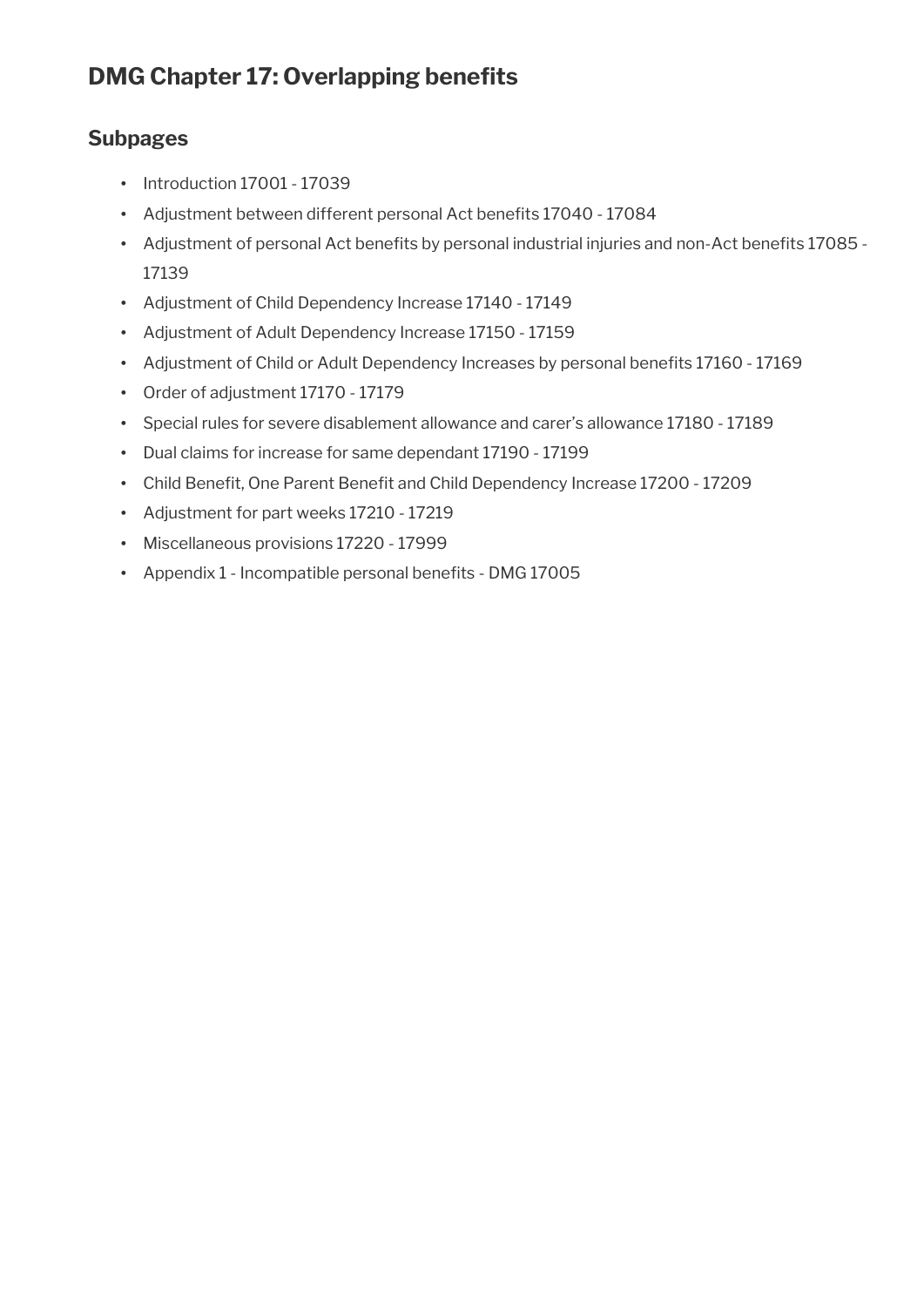# **Introduction 17001 - 17039**

Benefits not covered 17004 - 17039

17001 This Chapter contains guidance on the prevention of duplication of payment of benefit where a claimant is entitled to

**1.** two or more personal benefits or

**2.** an increase of two or more benefts for the same dependant **or**

**3.** an increase of beneft for a dependant who is entitled to a personal beneft **or**

**4.** OPB and CDI.

**Note:** Personal benefit means<sup>1</sup> any benefit, pension or allowance except a SAP whether under certain legislation<sup>2</sup> or not, which is not a dependency benefit, or UC under specified legislation<sup>3</sup> and includes JSA(Cont) and ESA(Cont).

1 SS (OB) Regs, reg 2(1); 2 SS CB Act 1992; 3 WR Act 12, Pt 1

17002 Guidance also covers the situation where two or more claimants are entitled to an increase of the same or different benefits for the same dependant.

17003 Guidance covering the adjustment of Invalidity Addition on account of AP and GMP is in DMG Chapter 75.

### <span id="page-1-0"></span>**Benefits not covered**

17004 Not all benefits overlap. Benefits that do not overlap are those that are incompatible - see DMG 17005 - and those not payable out of public funds - see DMG 17006.

#### **Incompatible benefits**

17005 Benefits can only overlap where there is entitlement to both or all of those benefits. There can be no overlap where entitlement to one beneft is prevented by entitlement to another beneft. These benefits are referred to as being incompatible. See Appendix 1 for a list of incompatible benefits.

#### **Benefts not payable out of public funds**

17006 The overlapping benefit rules apply only to pensions, allowances or benefits payable out of public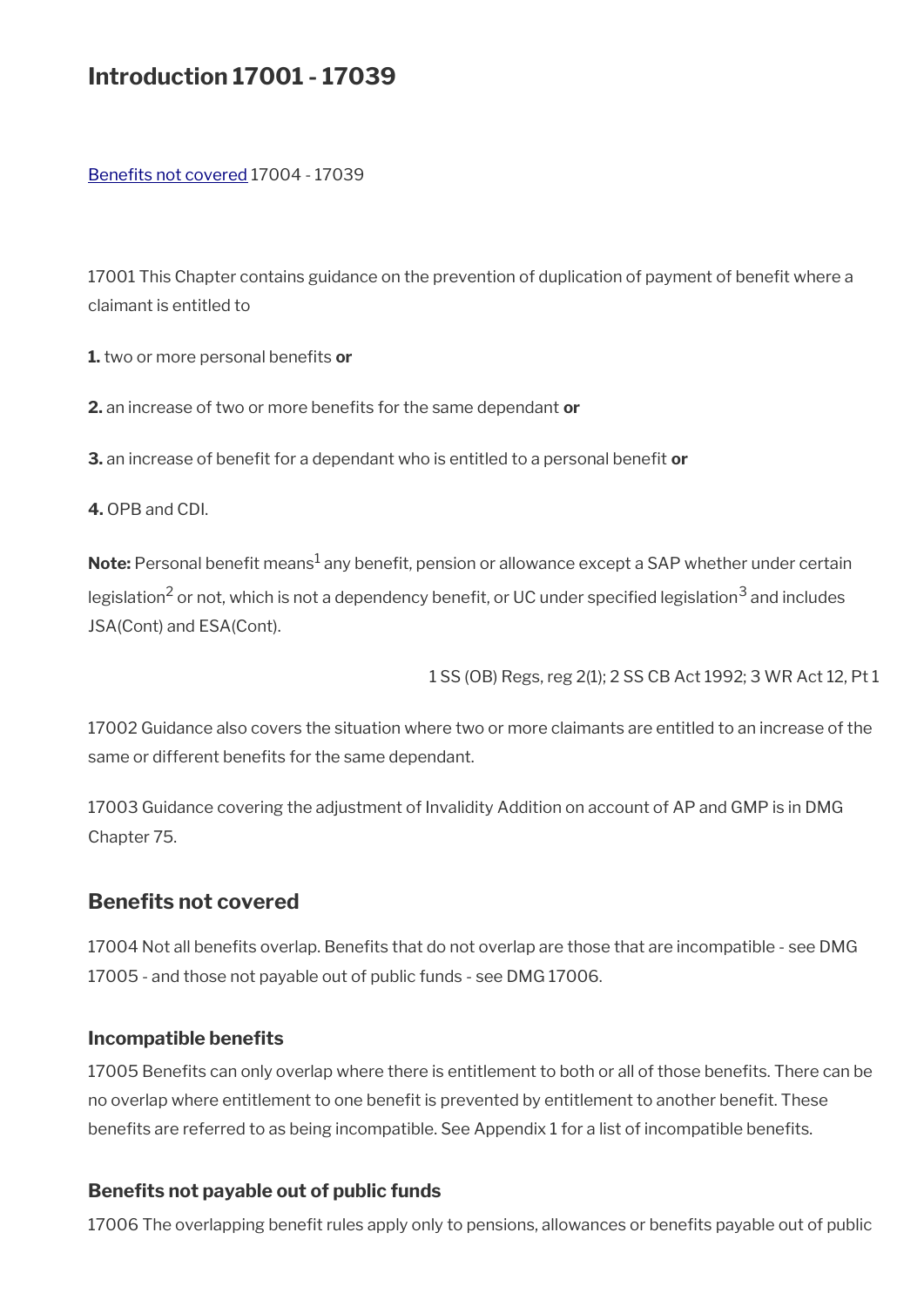funds<sup>1</sup>. Public funds means funds controlled by the United Kingdom Government and does not include payments made

**1.** by any non-United Kingdom government including European Community Member States<sup>2</sup>. Guidance on the effect of European Community benefits on United Kingdom benefits is in DMG Volume 2, -International Subjects, but see DMG 17119 for training allowances from the European Social Fund

**2.** by the United Kingdom Government on behalf of any other government

**3.** from any fund controlled by a Local Authority even if the fund comes from government grants, for example a police pension paid from a general county account of a county council controlling a police force<sup>3</sup>

**4.** by a nationalized industry $^3$ .

 $\mathsf{Note:}$  An allowance paid directly or indirectly by the European Social Fund is paid out of public funds  $^4$ .

1 R(P) 13/56; R(P) 5/56; 2 R(P) 5/56; 3 R(P) 13/56; 4 R(IS) 10/98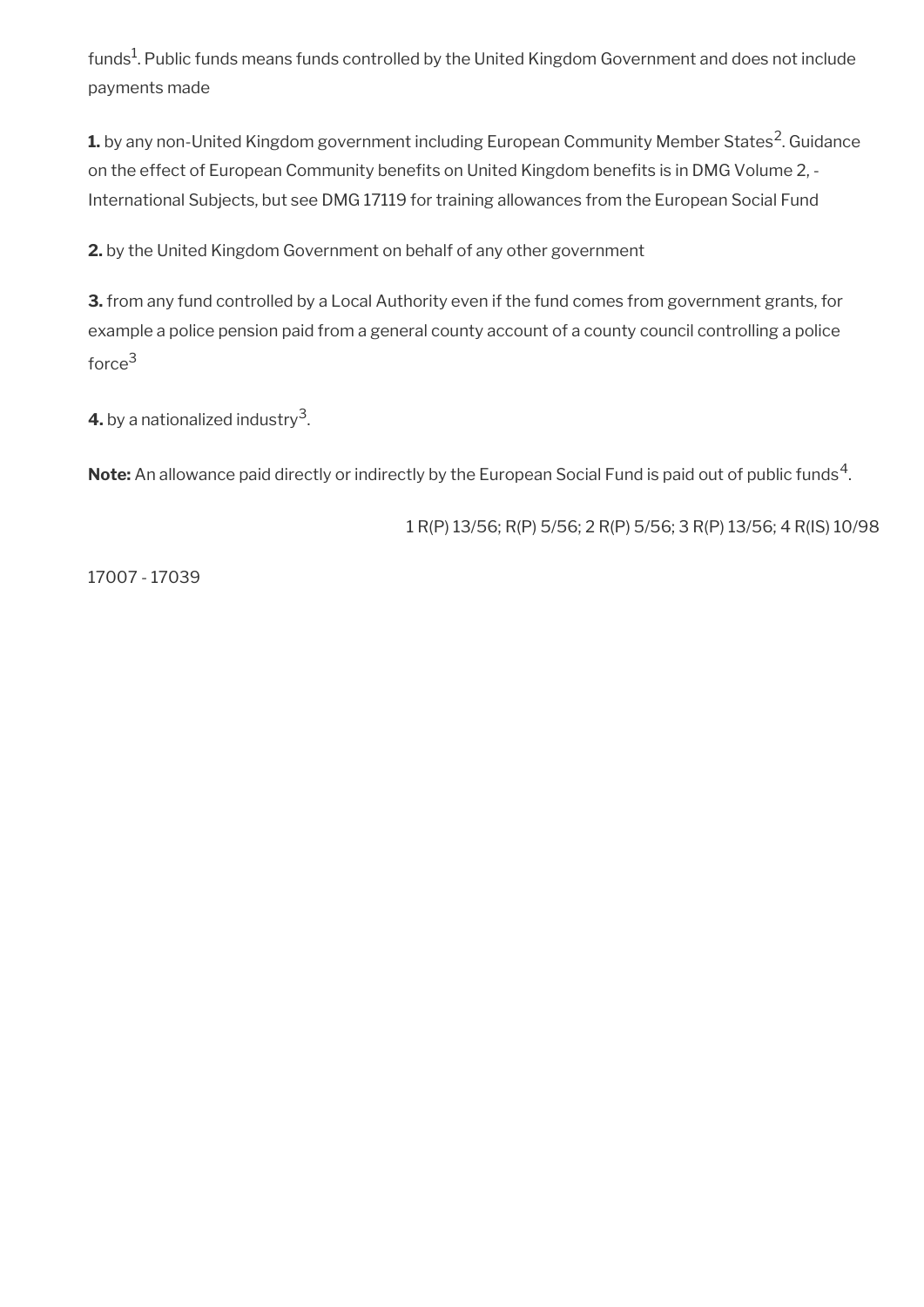# **Adjustment between different personal Act benefts 17040 - 17084**

#### [Method of adjustment](#page-4-0) 17050 - 17061

[Exceptions and modifcations](#page-5-0) 17062 - 17084

17040 In this Part the term Act benefit refers to benefits provided for under specific legislation $^{\text{1}}$  and includes

**1.** JSA(Cont)

**2.** IB

**3.** MA

**4.** BB

**5.** RP

**6.** AP and GRB. These benefits are treated as separate personal benefits and overlap in certain situations (See DMG 17064)

**7.** SDA and CA, subject to DMG 17180

**8.** age addition, subject to DMG 17063

**9.** ESA(Cont)

**10.** SP.

**Note:** In **1.** and **9.**, references to JSA(Cont) and ESA (Cont) include new style JSA and new style ESA. See ADM Chapter M5 for the meaning of new style JSA and new style ESA.

1 SS CB Act 92, Parts II & III; JS Act 95; WR Act 07; Pensions Act 14

17041 Except for those benefits referred to in DMG 17042, all personal Act benefits are subject to the rules described in DMG 17050 to 17061 concerning adjustment when more than one personal Act benefit is payable.

17042 The excepted benefits and payments which are not adjusted and do not require another personal Act benefit to be adjusted on account of them being payable $^{\rm 1}$  are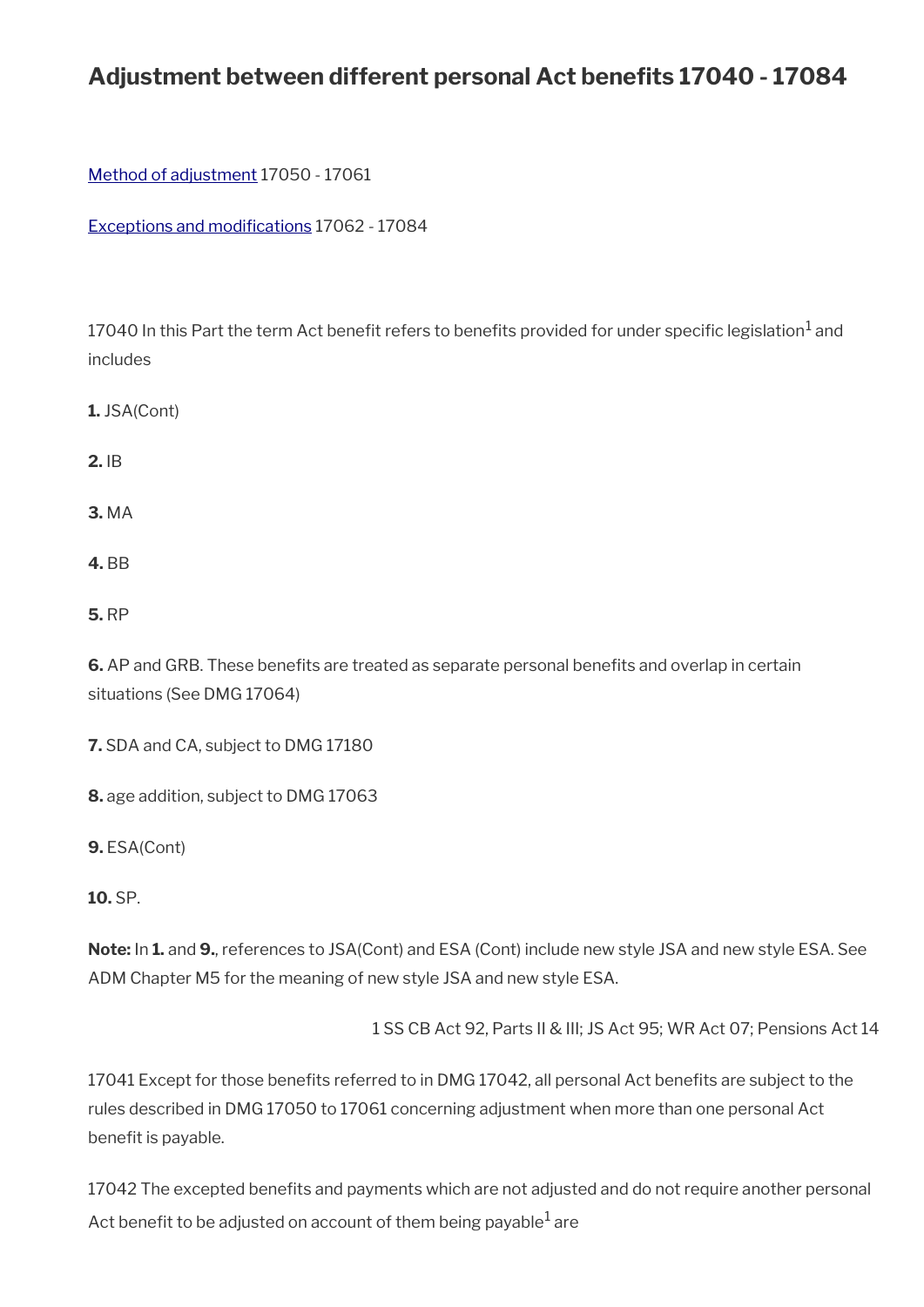**1.** WPT

**2.** BPT

**3.** any other sum which is not paid for a period

**4.** AA

**5.** DLA.

**Note:** SAP is not a personal Act benefit<sup>2</sup>.

1 SS (OB) Regs, reg 4(2); 2 reg 2(1) defnition of "personal beneft"

17043 - 17049

### <span id="page-4-0"></span>**Method of adjustment**

17050 Where a claimant is entitled to two or more personal Act benefts the DM should follow the steps in DMG 17051 - 17061 to identify which benefit takes precedence and how to make the adjustment to the other.

#### **First step**

17051 If one of the benefts is a contributory beneft and the other is not, the contributory beneft takes precedence and the non-contributory benefit is the one to be adjusted. This is done by deducting the amount of the contributory benefit from the amount of the non-contributory benefit $^1$ . The amount of the contributory benefit is payable in full but only the balance of the non-contributory benefit, if any, is payable.

1 SS (OB) Regs, reg 4(5)(a)

#### **Example**

A claimant in receipt of SDA at the rate of £59.45 becomes entitled to reduced basic Category A RP at £48.83. RP is a contributory benefit while SDA is non-contributory, therefore RP is paid in full together with a balance of £10.62 SDA.

#### **Second step**

17052 If DMG 17051 does not apply, and one of the benefts is payable weekly the general rule is that the benefit payable on a weekly basis takes precedence and the other benefit is to be adjusted. This is done by deducting the amount of the weekly benefit from the amount of the non-weekly benefit. The amount of the benefit payable on a weekly basis is payable in full but only the balance, if any, of the non-weekly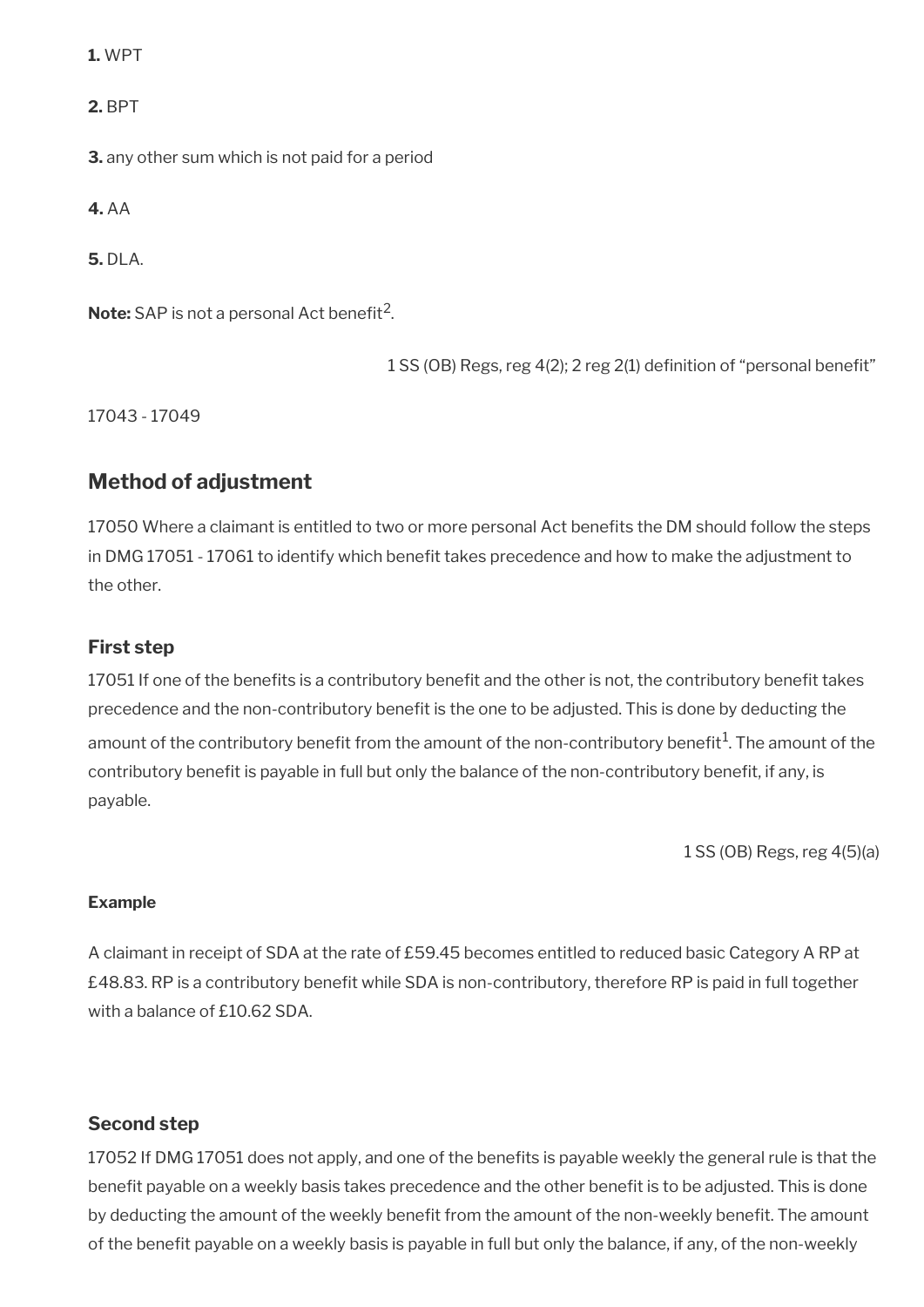benefit is payable $^1$ . See DMG 17053 if the claimant has applied for the benefit payable on a weekly basis to be adjusted.

1 SS (OB) Regs, reg 4(5)(b)(ii)

17053 Where DMG 17051 does not apply and one of the benefits is payable weekly, the beneficiary may make an application to have the weekly benefit adjusted. The application to have the weekly benefit adjusted can be made at any time but only applies to payments due after the application has been made. In this case the benefit not payable on a weekly basis takes precedence and the other benefit is adjusted. This is done by deducting the amount of the benefit not payable on a weekly basis from the amount of the benefit payable on a weekly basis. The amount of the benefit not paid on a weekly basis is payable in full, but only the balance, if any, of the benefit payable on a weekly basis is payable $^1\!$ 

1 SS (OB) Regs, reg 4(5)(b)(i)

#### **Example**

A woman in receipt of WP of £97.65 is entitled to IB of £91.40 basic rate. WP is a weekly and IB a daily benefit. Before the payment due on 12.5.10 she applies to have her WP adjusted and to keep the whole of her IB. She therefore receives IB from 12.5.10 and only the balance of her WP - £6.25. For the period before 12.5.10 when she made the application, she receives full WP and her IB is extinguished.

17054 - 17059

#### **Third step**

17060 If neither DMG 17051 nor DMG 17052 - 17053 apply, the total amount payable is

**1.** the amount of the highest benefit or

**2.** where the benefits are payable at the same rate, the amount of one of them $^1$ .

1 SS (OB) Regs, reg 4(5)(c)

17061 Where two or more benefits are still payable after adjustment, the total amount payable cannot be greater than the amount arrived at in DMG 17060 $^{\rm 1}$ .

1 SS (OB) Regs, reg 4(5)(c)

#### <span id="page-5-0"></span>**Exceptions and modifications**

17062 The guidance in DMG 17050 - 17061 is modifed for the benefts in DMG 17063 - 17070.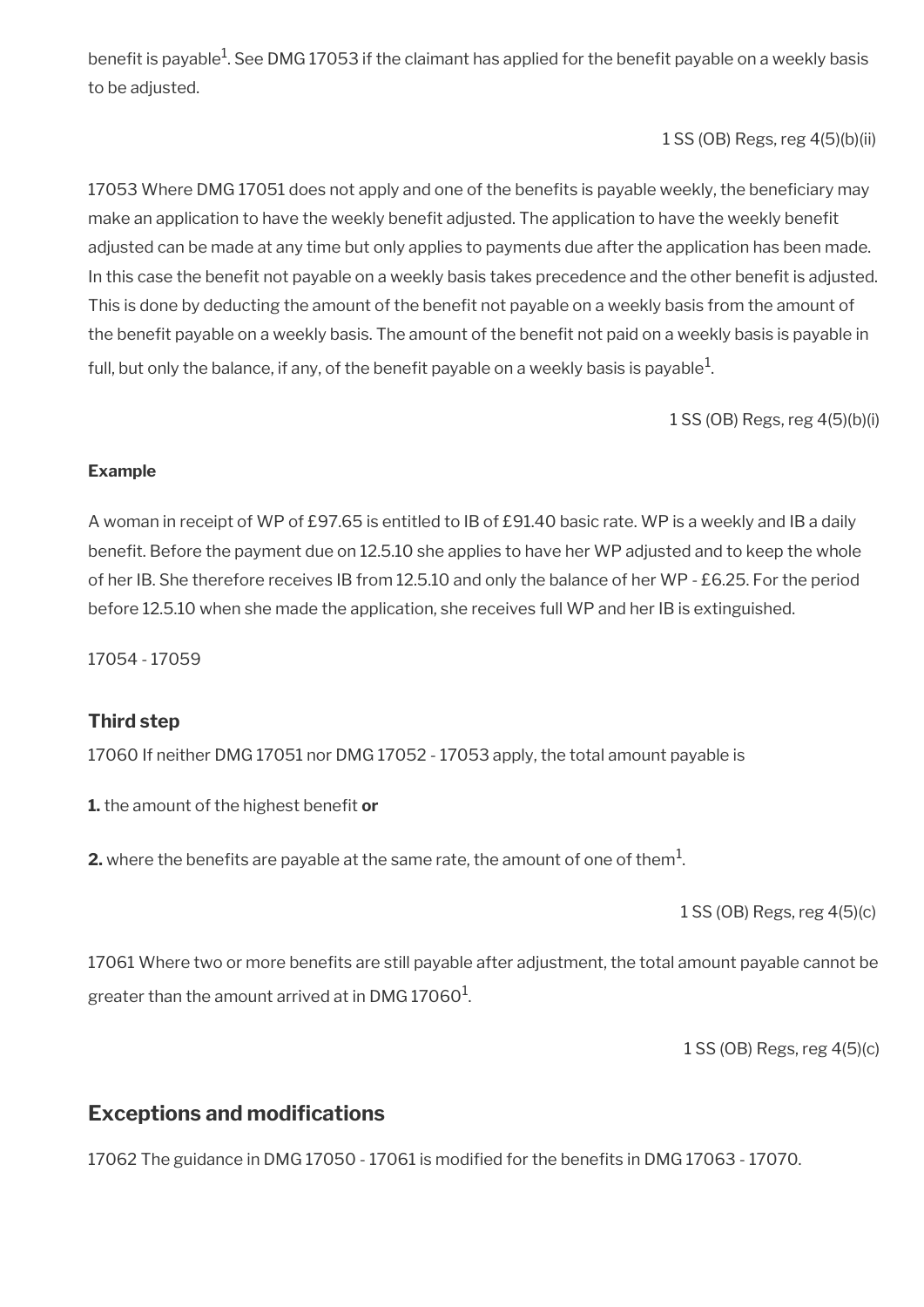### **Age addition**

17063 Age addition is an increase of RP for claimants over age 80 $^{\rm 1}$ . An age addition can only be reduced by another age addition $^2$ .

1 SS CB Act 92, s 79; 2 SS (OB) Regs, reg 4(3)

#### **Additional Pension or Graduated Retirement Beneft**

17064 Where

**1.** AP or GRB is payable with two or more of the personal benefts in DMG 17040 **or**

**2.** the claimant is over pension age and is entitled to one or more benefts which includes AP or GRB **and** IB at the RP rate

the AP or GRB is treated as part of the personal benefit with which it is payable $^1\!$ 

1 SS (OB) Regs, reg 4(4)(a)

17065 DMG 17064 does not apply where the claimant is entitled to AP, SP and either WP or WMA. Instead, adjustment of the AP is required.

SS (OB) Regs, reg 4(4A)

17066 Where a further adjustment is necessary against a third benefit the claimant is treated as having a single long-term benefit including the highest amount, before adjustment, of

#### **1.** AP **or**

#### **2.** GRB **or**

**3.** the total of AP and GRB payable with one of the benefits<sup>1</sup>

1 SS (OB) Regs, reg 4(4)(c)

#### **Example**

A man is in receipt of SDA at the weekly rate of £59.45. On 12.5.10 he becomes entitled to a Category A RP made up of

| Basic Pension      | £48.83 | (50% of the standard rate due to deficient contribution<br>record) |
|--------------------|--------|--------------------------------------------------------------------|
| Additional Pension | £23.50 |                                                                    |

Graduated Retirement Benefit £1.96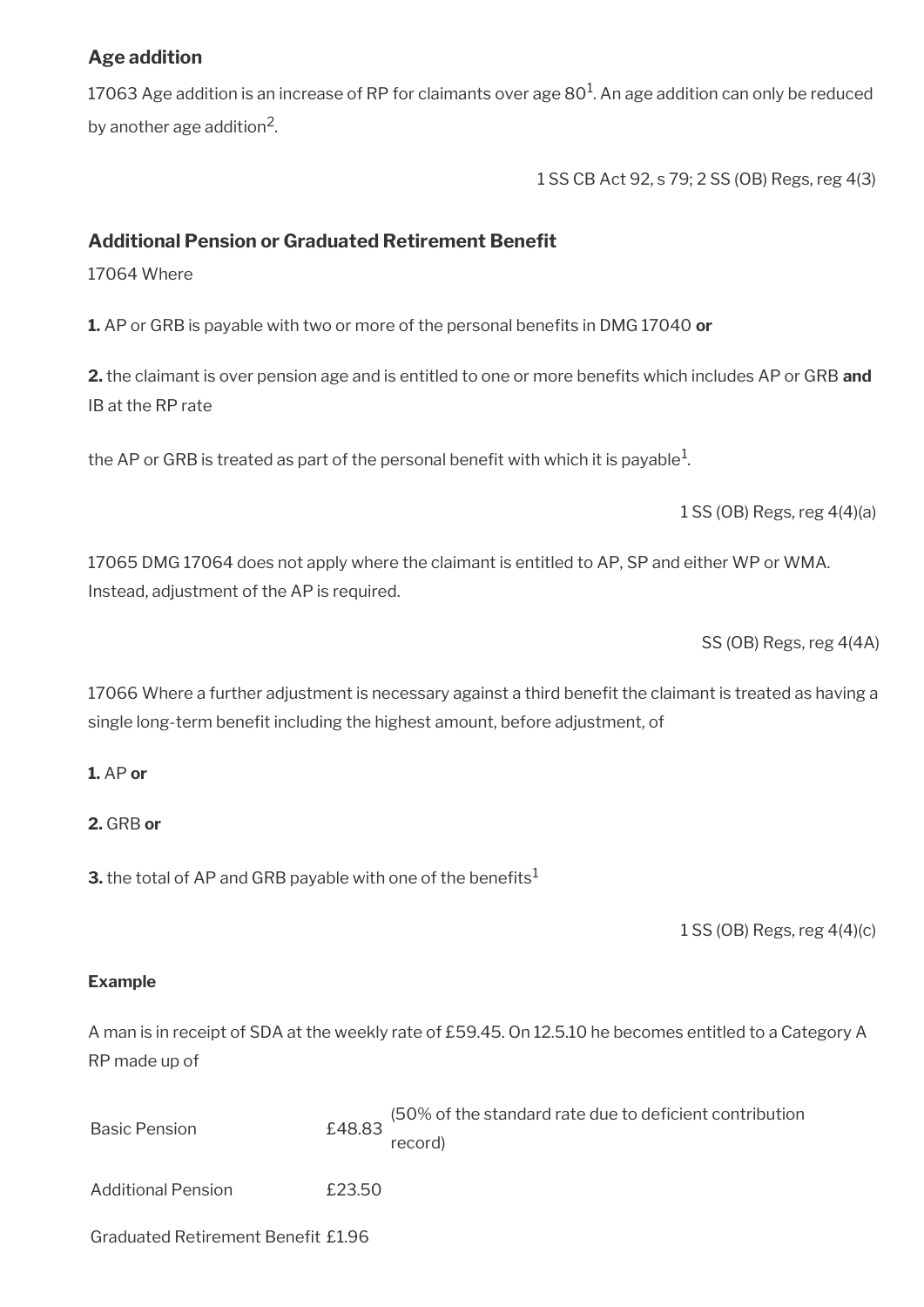The basic RP rate is paid in full with a balance of £10.62 SDA. As AP and GRB are only payable with one of the benefts, they are unaffected by the overlap provisions and are paid in full.

#### **Widows and Incapacity Benefit**

17067 There were special provisions $^1$  applying to widows who before 13.4.95 were under pension age and entitled to WMA or WP and IB. These provisions do not apply to IB unless the modifed savings provisions apply<sup>2</sup>. These benefits should be adjusted as in DMG 17069.

1 SS (OB) Regs, reg 3(3) (revoked); 2 SS (IB) (Conseq & Trans Amendt & Savings) Regs 95, reg 14(9) & (10)

17068 Under the special provisions the total amount of WMA or WP and IB was made up of

**1.** the sum of the Basic Pensions up to the standard rate of Cat A RP1**and**

**2.** the sum of the AP up to the prescribed maximum<sup>2</sup>.

1 SS CB Act 92, s 44(3)(a); 2 SS (MAP) Regs, reg 3

17069 Under the modifed provisions, the total amount of WMA or WP and IBLT is made up of

**1.** an amount equal to the basic rate of IBLT or the basic rate of WMA or WP or the higher of the two **and**

**2.** the sum of IB payable at the additional rate and the AP payable with WMA or WP

up to the prescribed maximum.

#### **Example**

A woman is entitled to IBLT made up of £61.15 basic rate. She is widowed on 18.11.96 and becomes entitled to WP from 19.11.96 made up of £56.87 Basic Pension and £66.40 AP. As there is no AP with IB, the AP payable with WP is unaffected.

WP is a weekly and IB a daily benefit. Before the payment due on 26.11.96 she applies to have her WP adjusted and to keep the whole of her IB. She therefore receives IB at the rate of £61.15 and WP AP of £66.40 from 26.9.95, her WP Basic Pension is extinguished. From 19.11.96 to 25.11.96 she receives full WP, as this was paid before the data of application, and a balance of IB.

17070 Where the special provisions no longer apply, the DM should adjust IB and WB as in DMG 17064.

#### **Example**

A woman is entitled to a transitional award of IBLT made up of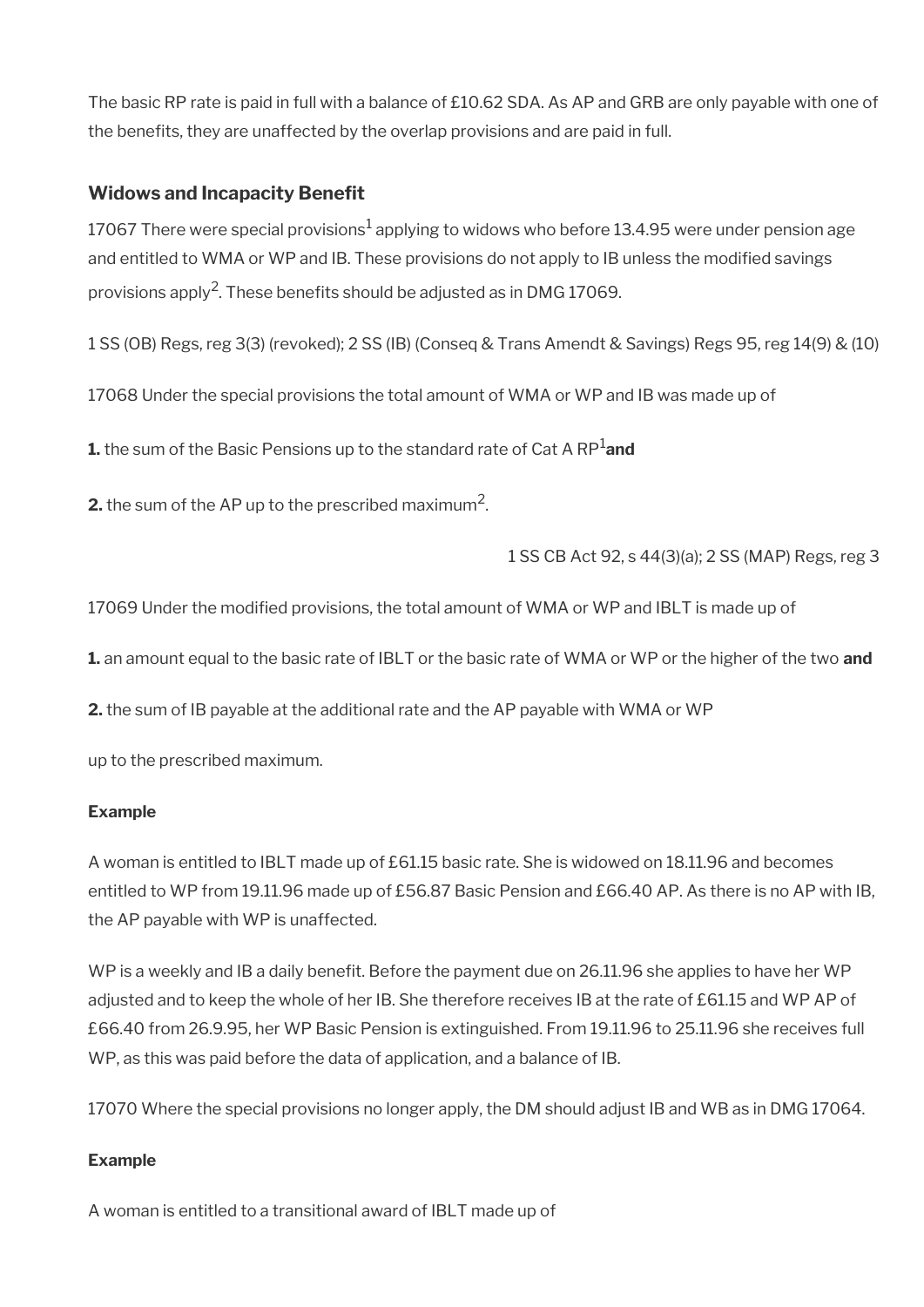£61.15 basic rate and

£10.00 additional rate.

She is widowed on 18.9.95 and becomes entitled to WP from 19.11.96 made up of

£56.87 Basic Pension and

£66.40 AP

WP is a weekly and IB a daily benefit. Before the payment due on 26.11.96 she applies to have her WP adjusted and to keep the whole of her IB. She therefore receives IB at the rate of £71.15 from 26.11.96 and a balance of £52.12 Widow's Pension. From 19.11.96 to 25.11.96 she receives full WP as this was paid before the date of application, and her IB is extinguished.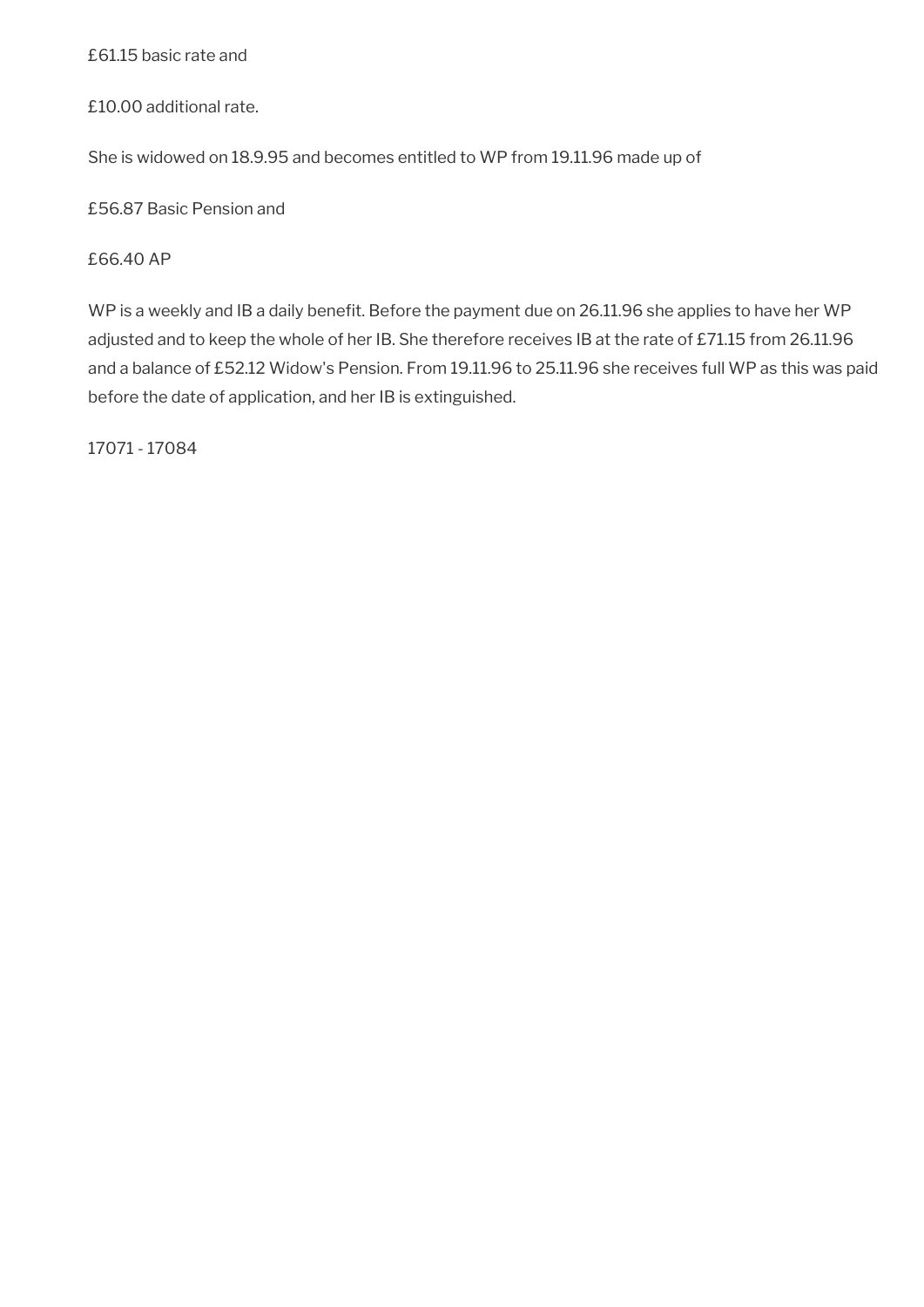# **Adjustment of personal Act benefts by personal industrial injuries and non-Act benefts 17085 - 17139**

Industrial Injuries and non-Act benefits 17086

[Armed Forces Compensation Scheme](#page-11-1) 17087 - 17091

[Service pensions instrument](#page-11-0) 17092 - 17094

War pension death benefit 17095 - 17096

[Disablement Pension](#page-12-0) 17097

[Treatment Allowance](#page-13-2) 17098

[Unemployability supplement](#page-13-1) 17099 - 17100

[Training allowance](#page-13-0) 17101 - 17129

Special provisions where Category A Retirement Pension or transitional Incapacity Benefit (Long Term) is reduced by Industrial Death Benefit or War Pension Death Benefit 17130 - 17139

17085 Personal Act benefits are adjusted for personal II and non-Act benefits before any adjustment has been made for other personal Act benefits under DMG 17040. The Act benefits in Column 1 below are reduced by the II and non-Act benefits in Column  $2^{\rm 1}$ .

1 SS (OB) Regs, reg 6(1) & Sch 1

| Column 1 - personal benefit                                                                           | Column 2 - other personal benefit by reference to which the<br>benefit in column (1) is to be adjusted                                                                          |
|-------------------------------------------------------------------------------------------------------|---------------------------------------------------------------------------------------------------------------------------------------------------------------------------------|
| JSA (Cont)                                                                                            | US and training allowance                                                                                                                                                       |
| <b>IBST</b>                                                                                           | US and training allowance                                                                                                                                                       |
| <b>MA</b>                                                                                             | training allowance                                                                                                                                                              |
| WA, WPA, and benefit under specific<br>legislation <sup>1</sup> corresponding to WMA and<br><b>WP</b> | US; IDB or war pension death benefit payable to a widow,<br>widower or surviving civil partner (including TAW); training<br>allowance (except where the column 1 benefit is WA) |
| RP of any category (excluding age                                                                     | US (see DMG 17099); IDB or war pension death benefit                                                                                                                            |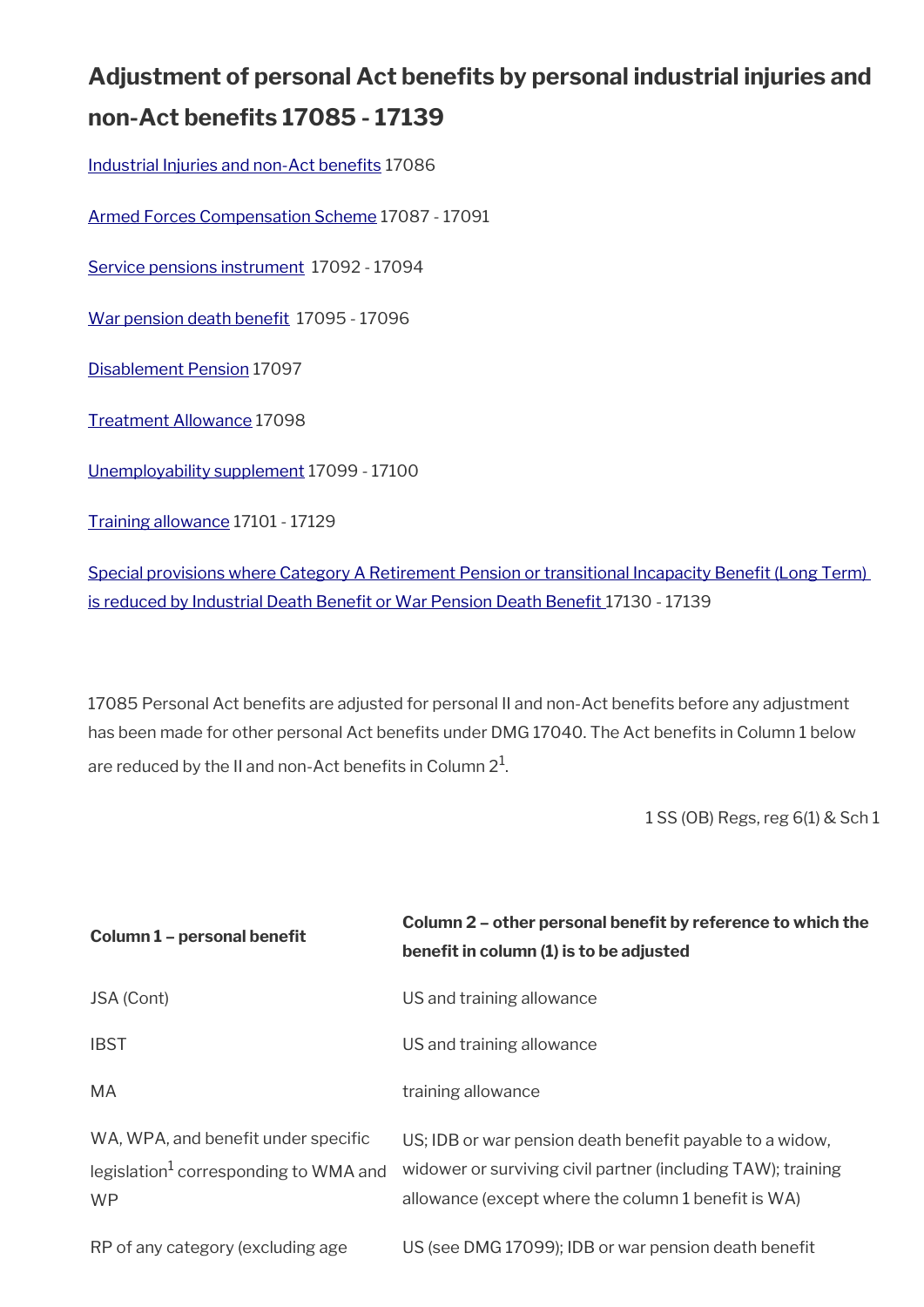| addition), AP and GRB, IB, SDA,<br>ESA(Cont) and CA                                                                                         | payable to the claimant as the surviving spouse or civil partner;<br>training allowance (see DMG 17101 - 17123)                                                                                                                       |
|---------------------------------------------------------------------------------------------------------------------------------------------|---------------------------------------------------------------------------------------------------------------------------------------------------------------------------------------------------------------------------------------|
| AA, DLA care component, PIP daily<br>living component, AFIP up to the value<br>of the daily living component of PIP at<br>the enhanced rate | CAA and any benefit based on need for attendance under any<br>PB and MDB scheme (see DMG Ch 73), WC (Supp) scheme<br>(see DMG Ch 73), service pensions instrument (see DMG<br>18092) or 1914-1918 War Injuries Scheme (see DMG 17100) |
| AA, DLA, PIP                                                                                                                                | <b>AFIP</b>                                                                                                                                                                                                                           |
| IVA, or an age increase of IBLT                                                                                                             | an age increase to IIDB; US and an additional allowance<br>payable to a person who is entitled to US under any PB and<br>MDB scheme, Service Pensions Instrument or 1914-1918 War<br>Injuries Scheme                                  |
| US                                                                                                                                          | Any other US                                                                                                                                                                                                                          |
| Increase of disablement pension (see<br>DMG 17097) during hospital treatment                                                                | Treatment allowance (see DMG 17098)                                                                                                                                                                                                   |
| <b>SP</b>                                                                                                                                   | US and training allowance                                                                                                                                                                                                             |

1 SS CB Act 92, s 78(9)

### <span id="page-10-0"></span>**Industrial Injuries and non-Act benefts**

17086 The II and non-Act benefits referred to in Column 2 of DMG 17085 are

- **1.** US and age related increases
- **2.** CAA awarded under the II scheme $<sup>1</sup>$ </sup>
- **3.** any personal injuries scheme<sup>2</sup> payment made under certain legislation<sup>3</sup>
- **4.** any service pensions instrument (see DMG 17092)
- **5.** the PB and MDB (see Benefit Specific Guidance)

6. the WC (Supp) (see Benefit Specific Guidance) the general benefit rules for former constables and  $firefighters<sup>4</sup>$ 

#### $7.1DB<sup>5</sup>$

**8.** war pension death benefit (see DMG 17095)

**9.** training allowances (see DMG 17101)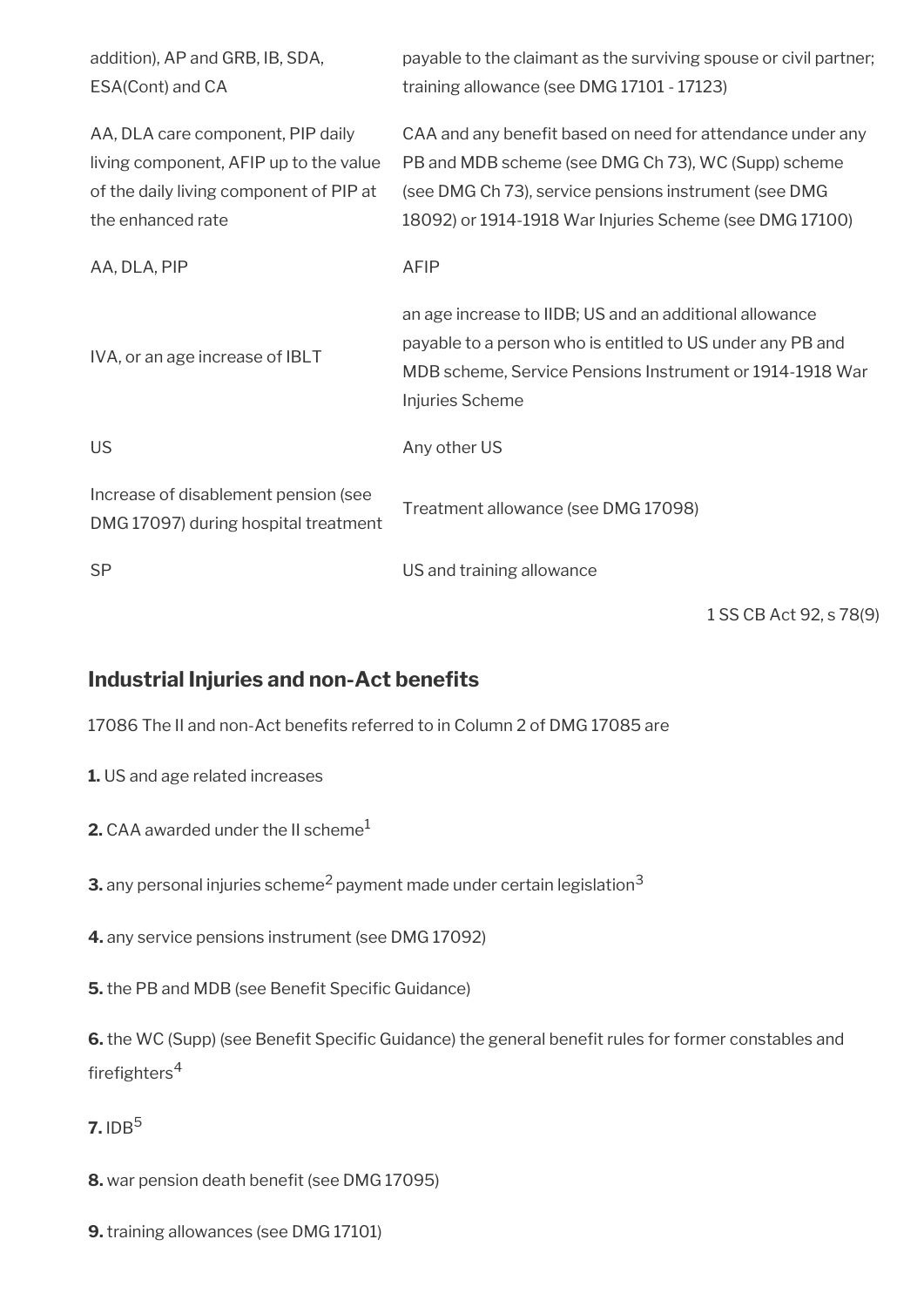**10.** AFIP.

1 SS CB Act 92, Sch 7, Part I, s 104; 2 SS (OB) Regs, reg 2(1); 3 Personal Injuries (Emergency Provisions) Act 1939; Pensions (Navy, Army, Air Force and Mercantile Marine) Act 1939; 4 SS CB Act 92, Sch 8, Part II; 5 Sch 7, Part VI

### <span id="page-11-1"></span>**Armed Forces Compensation Scheme**

17087 The Armed Forces Compensation Scheme is a no fault compensation scheme which covers death, illnesses or injures attributable to or significantly aggravated by service where the illness first presented or the incident occurred on or after 6.4.05. Under the terms of this scheme a lump sum will be payable to service or ex-service personnel based on a tariff according to the seriousness of the condition. A Guaranteed Income Payment, payable for life, will also be paid where there has been a loss of earning capacity and to surviving partners where the service person's death was caused by service.

17088 Lump sums and income from the Armed Forces Compensation Scheme **do not** overlap with personal act benefits. The scheme was established under specific legislation $^1$  to which no reference is made in the Overlapping Benefit Regulations.

1 Armed Forces (Pensions and Compensation) Act 2004

17089 The War Pensions Scheme will continue to run parallel to the Armed Forces Compensation Scheme for existing beneficiaries and for those people who claim for illness or injury sustained prior to 6.4.05 during service in the Armed Forces.

17090 - 17091

### <span id="page-11-0"></span>**Service pensions instrument**

17092 A service pensions instrument<sup>1</sup> is any instrument that provides pensions or other benefits for disablement or death due to service

**1.** in the armed forces of the Crown, **or**

**2.** under British command to members of the Polish $^2$  naval detachment mentioned in the agreement between the UK and Polish governments of 18.11.39 or armed forces organized and employed under British command under the agreement of 5.8.40, **or**

**3.** in a nursing or other auxiliary service of any of the armed forces of the Crown, **or**

**4.** any other organization established under the control of the Defence Council or formerly established under the control of the Admiralty, Army Council or Air Council.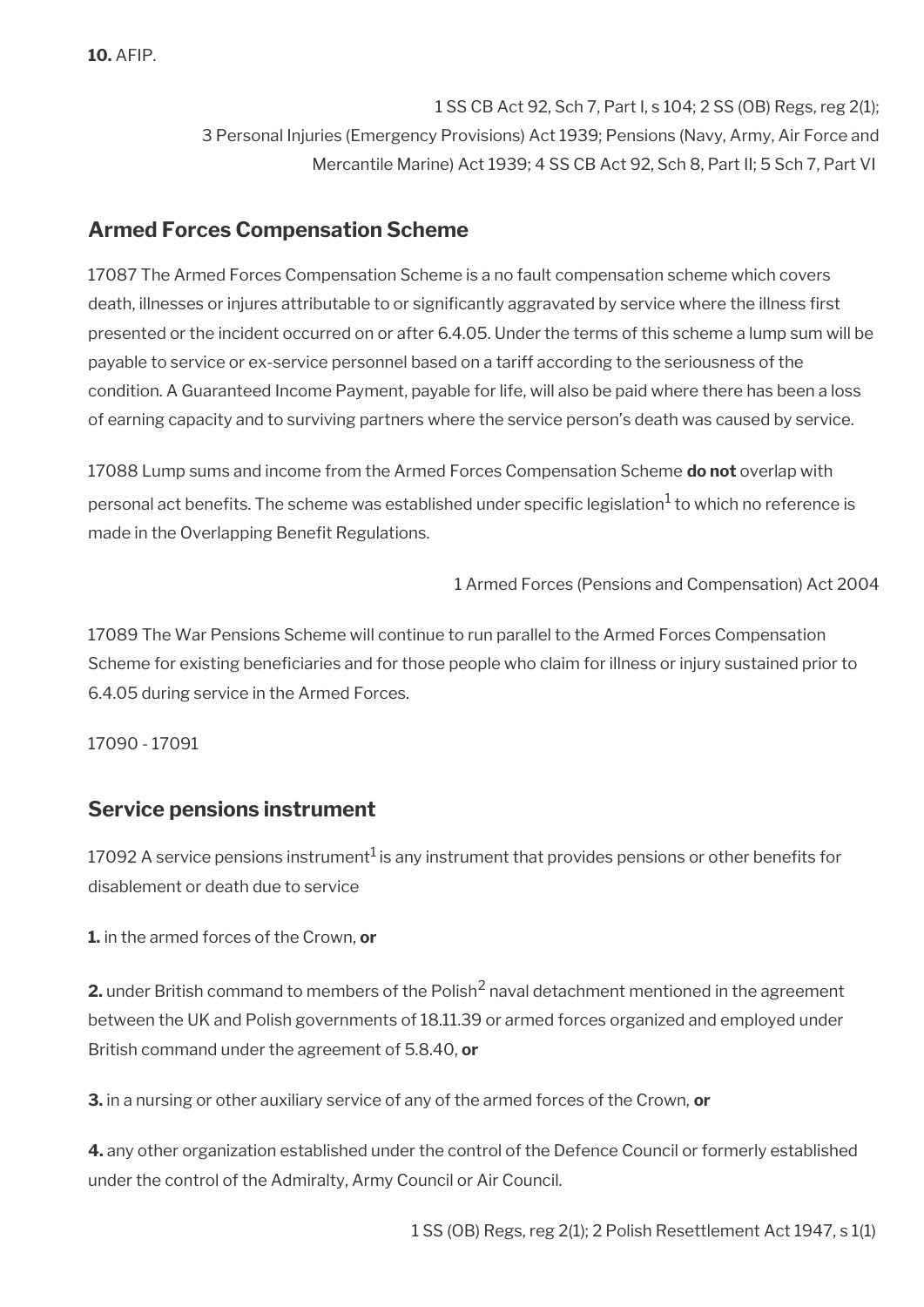17093 Disregard any

- **1.** extra statutory payments **and**
- **2.** any part of the payment based on length of service.
- 17094 Payments under
- **1.** Royal Warrants **or**
- **2.** Dispensing or Allied Instruments

are statutory payments since they cover specifed sets of circumstances or are subject to Treasury approval. Payments made in similar circumstances but without Dispensing Instruments in mercantile marine and civilian cases are extra-statutory and should be ignored. If there is any doubt as to whether a payment is statutory the decision maker should direct that further enquiries be made of the paying authority.

### <span id="page-12-1"></span>**War pension death benefit**

17095 War pension death benefit<sup>1</sup> is death benefit paid as a pension or allowance under

**1.** any Personal Injuries Scheme (see DMG 17086 **3.**)

**2.** any Service Pensions Instrument (see DMG 17092).

1 SS (OB) Regs, reg 2(1)

17096 It does not include

**1.** a rent allowance

**2.** a grant payable because the claimant is in receipt of a pension and is 65 or over

**3.** a pension or allowance calculated on the claimant's needs.

### <span id="page-12-0"></span>**Disablement Pension**

17097 A "disablement pension" is defined $^1$  as including a disablement payment on a pension basis and retired pay or pension in respect of any disablement, wound, injury or disease.

1 SS (OB) Regs, reg 2(1)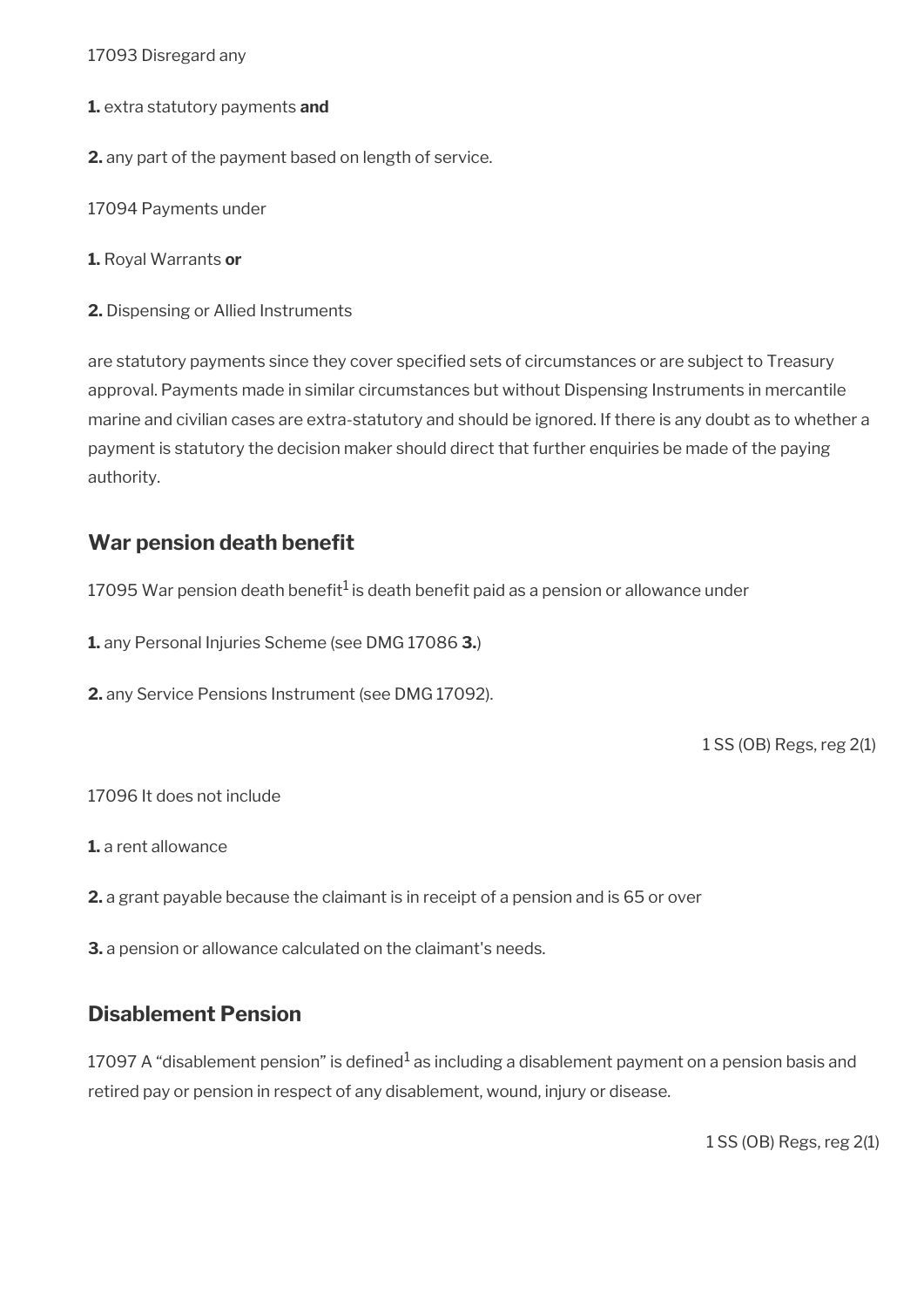### <span id="page-13-2"></span>**Treatment Allowance**

17098 "Treatment Allowance" means<sup>1</sup>

**1**. an allowance payable under

**1.1** any PB and MDP scheme, **or**

- **1.2** a Service Pensions Instrument **and**
- **2.** payable only to a person undergoing a course of

**2.1** medical

**2.2** surgical **or**

**2.3** rehabilitative treatment

in consequence of a disablement in respect of which a pension may or has been paid, or in respect of which an allowance is payable to a person pending the determination of the question of whether that person is entitled to such a pension.

1 SS (OB) Regs, reg 2(1)

#### <span id="page-13-1"></span>**Unemployability supplement**

17099 In this Chapter the term unemployability supplement refers not only to US paid under the Industrial Injuries Benefits Schemes but also to an increase on account of unemployability under

**1.** any PB and MDP scheme

**2.** any WC scheme

 ${\bf 3}.$  any Service Pensions Instrument $^1$ .

1 SS (OB) Regs, reg 2(1)

17100

#### <span id="page-13-0"></span>**Training allowance**

17101 Subject to DMG 17123 training allowance means $^{\rm 1}$  an allowance payable

**1.** out of public funds (see DMG 17006) by a government department or by or on behalf of

**1.1** Scottish Enterprise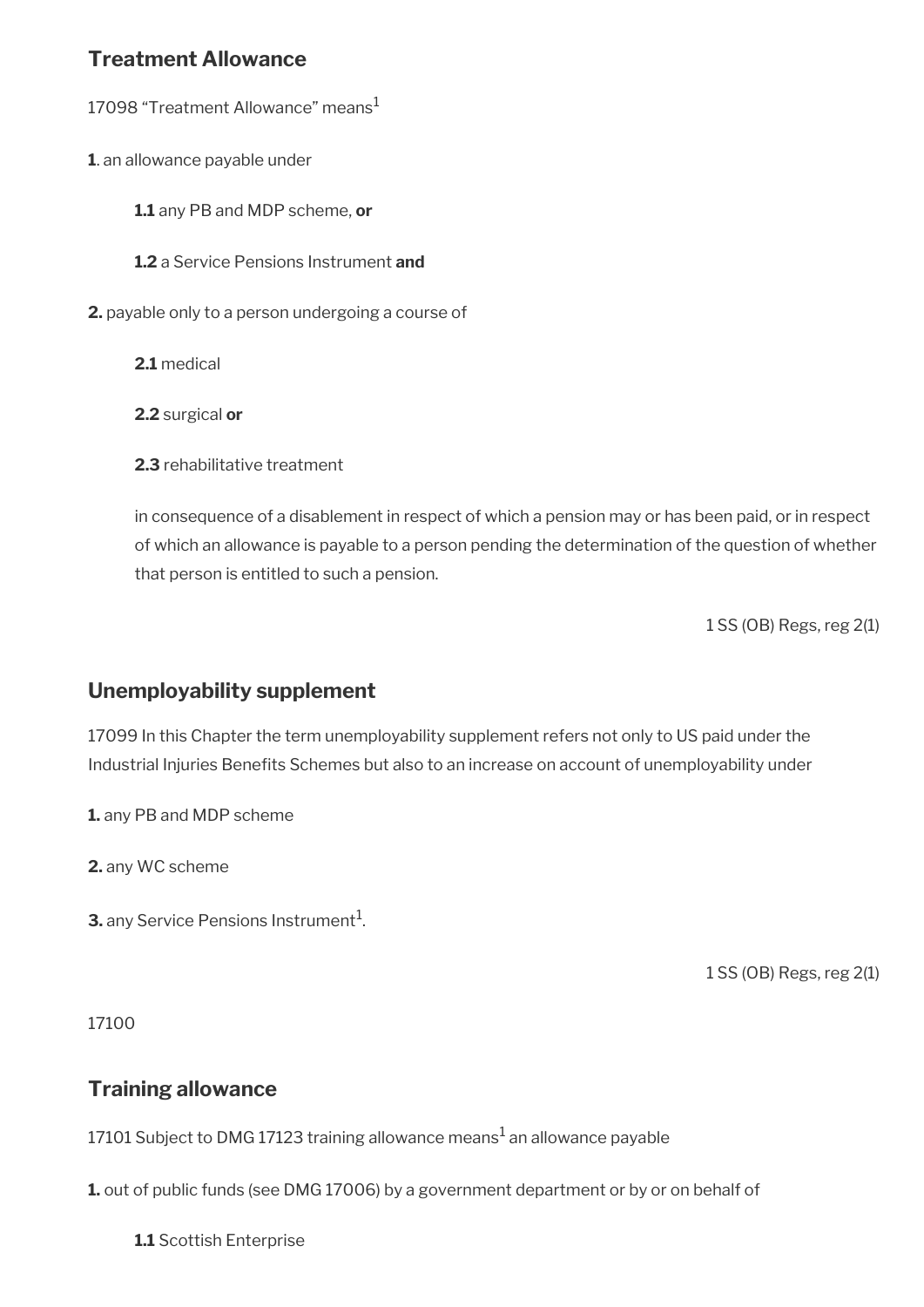**1.2** Highlands and Islands Enterprise

**1.3** the Chief Executive of Skills Funding

**1.4** Senedd Cymru and Welsh Parliament

**1.5** the Secretary of State

**2.** for a person's or a dependant's maintenance

**3.** for a period during which the person is following a course of training or instruction provided by, or under arrangements made or approved by, or on behalf of the government department in the frst point above or approved by

**3.1** Scottish Enterprise

**3.2** Highlands and Islands Enterprise

**3.3** Senedd Cymru and Welsh Parliament

**3.4** Secretary of State.

1 SS (OB) Regs, reg 2(1)

17102 - 17114

#### **Training premium and training bonus**

17115 People taking part in the schemes may receive a training allowance made up of

**1.** a basic allowance **and**

**2.** a training premium **and**

**3.** a training bonus.

For overlapping benefit purposes the premium and bonus should be disregarded $^1$ . The allowance will overlap only on days on which the claimant actually takes part in the programme including days spent on job search.

1 SS (OB) Regs, reg 2(1)

17116 - 17118

#### **Training allowances from the European Social Fund**

17119 The European Social Fund provides support for programmes of vocational training and job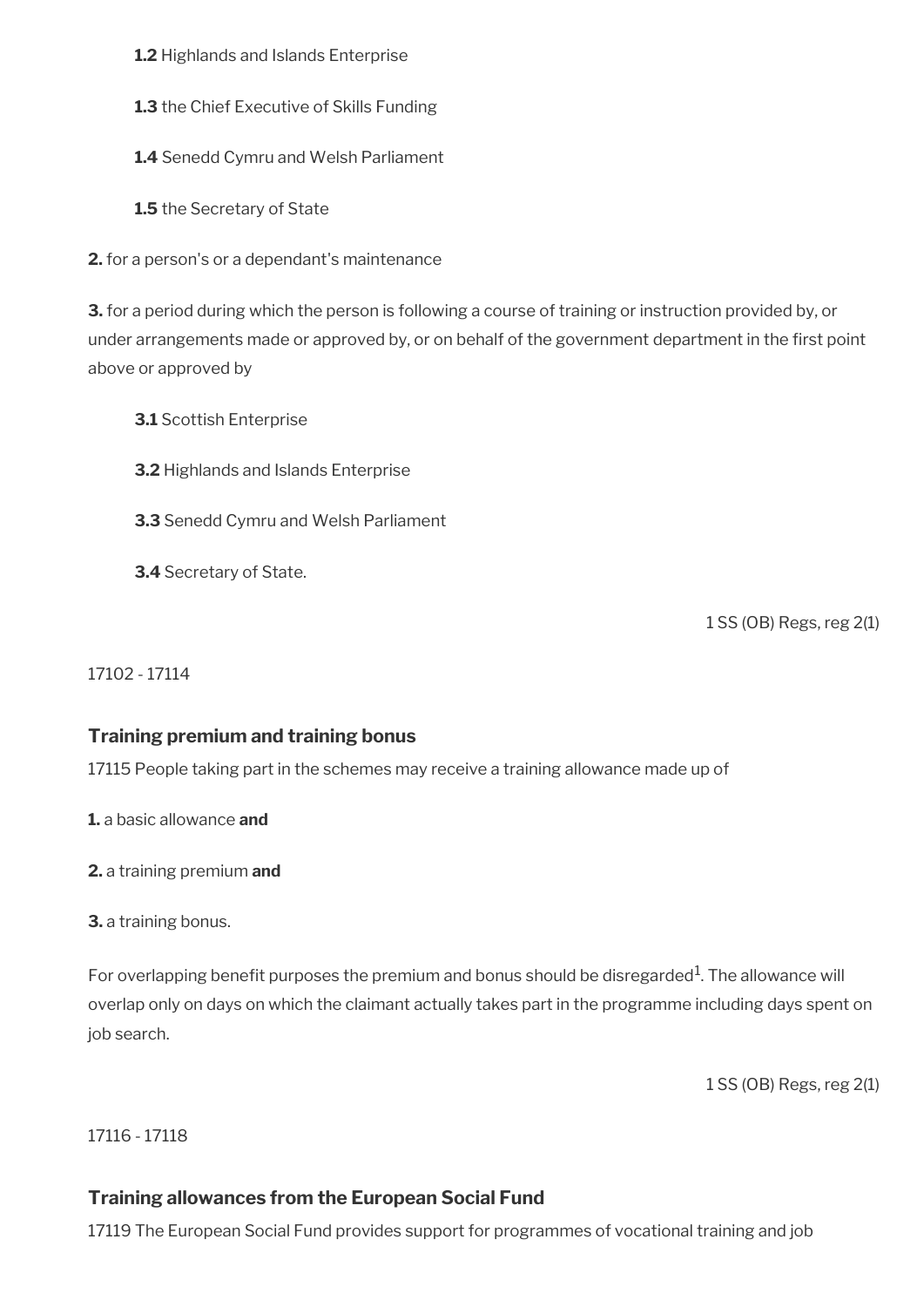creation. It does not run schemes itself but contributes fnancial assistance to organizations. Expenditure covered includes training costs and payments to trainees and dependants. If a scheme is run by a public authority the Fund can meet up to half the eligible costs. If it is run by a private organization the Fund may match the costs provided by public authority support.

17120 Payments made directly or indirectly by the European Social Fund are payments out of public funds. So, when deciding whether particular payments are a training allowance DMs will need to consider whether the conditions in DMG 17101 **2.** and **3.** are satisfed.

17121 The European Social Fund Division within the DWP has overall accountability for the European Social Fund in England. Regional Government Offices are responsible for managing and making payments from the fund in the regions of England. The Scottish Executive is responsible for delivery of European Social Fund in Scotland.

17122 DMs should therefore accept that, where a course of training or instruction is funded (in whole or in part) by the European Social Fund, it is approved by a Government Department $^1$ . This includes where the course is run by a private organization.

1 R(IS) 10/98

#### **Allowances which are not training allowances for overlapping benefts purposes**

17123 Although they may be known as training allowances the following should be disregarded

**1.** allowances paid by any government department because a person is following a course of full time education or is training as a teacher<sup>1</sup>

**2.** scholarships except state scholarships grants for the purchase of books

**3.** salaries paid under the name of training allowances by health authorities and boards of governors of teaching hospitals

**4.** training allowances paid under the DWP's Analogous Industrial Injuries scheme during any period in which the claimant is not following a course of training or instruction. This is because a trainee who is incapable is not regarded as following the course.

1 SS (OB) Regs, reg 2(1)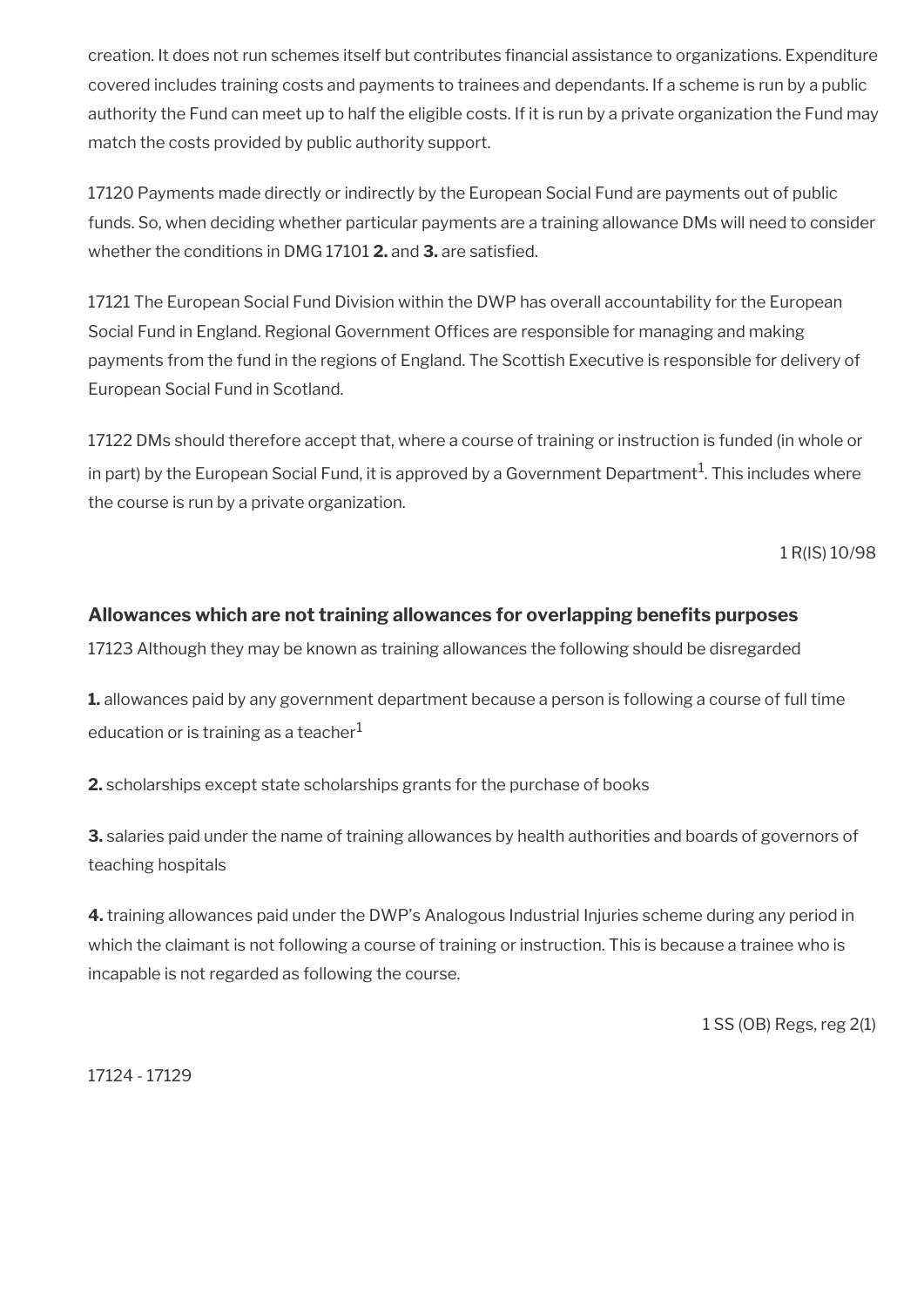# <span id="page-16-0"></span>**Special provisions where Category A Retirement Pension or transitional Incapacity Benefit (Long Term) is reduced by Industrial Death Benefit or War Pension Death Benefit**

17130 Special provisions restrict the reduction of Cat A RP $^{\rm 1}$  and transitional IBLT $^{\rm 2}$  where IDB or War Pension Death Benefit (including TAW) is payable. Where there is some entitlement to

**1.** a Cat A RP Basic Pension **or** 

**2.** transitional IBLT basic rate based on the claimant's own contributions

the amount of Pension or basic rate payable is not reduced below that amount. In effect the IDB or War Pension Death Benefit only reduces that part of Cat A RP or transitional IBLT which has been calculated on the contributions of the late spouse or civil partner.

1 SS (OB) Regs, reg 6(5); 2 SS (IB) (Conseq & Trans Amdt & Savings) Regs 95, reg 14(11)

#### **Example**

A woman is in receipt of a War Widow's Pension at the weekly rate of £117.30. She becomes entitled to Cat A RP at the reduced weekly rate of £60.54 (62% of the standard rate). As her husband had a full contribution record she would be entitled to a basic Cat B RP of £97.65. Her Cat A RP is therefore topped up by £37.11 to the standard rate of £97.65<sup>1</sup>. The War Widow's Pension overlaps with her Cat A<sup>2</sup> but does not reduce it below the rate based on her own contributions $^3$ . She therefore receives War Widow's Pension of £117.30 and Cat A RP of £60.54.

1 SS CB Act 92, s 52(2); 2 SS (OB) Regs, reg 6(1); 3 reg 6(5)

17131 The overlap does not affect RP increments or Invalidity Addition.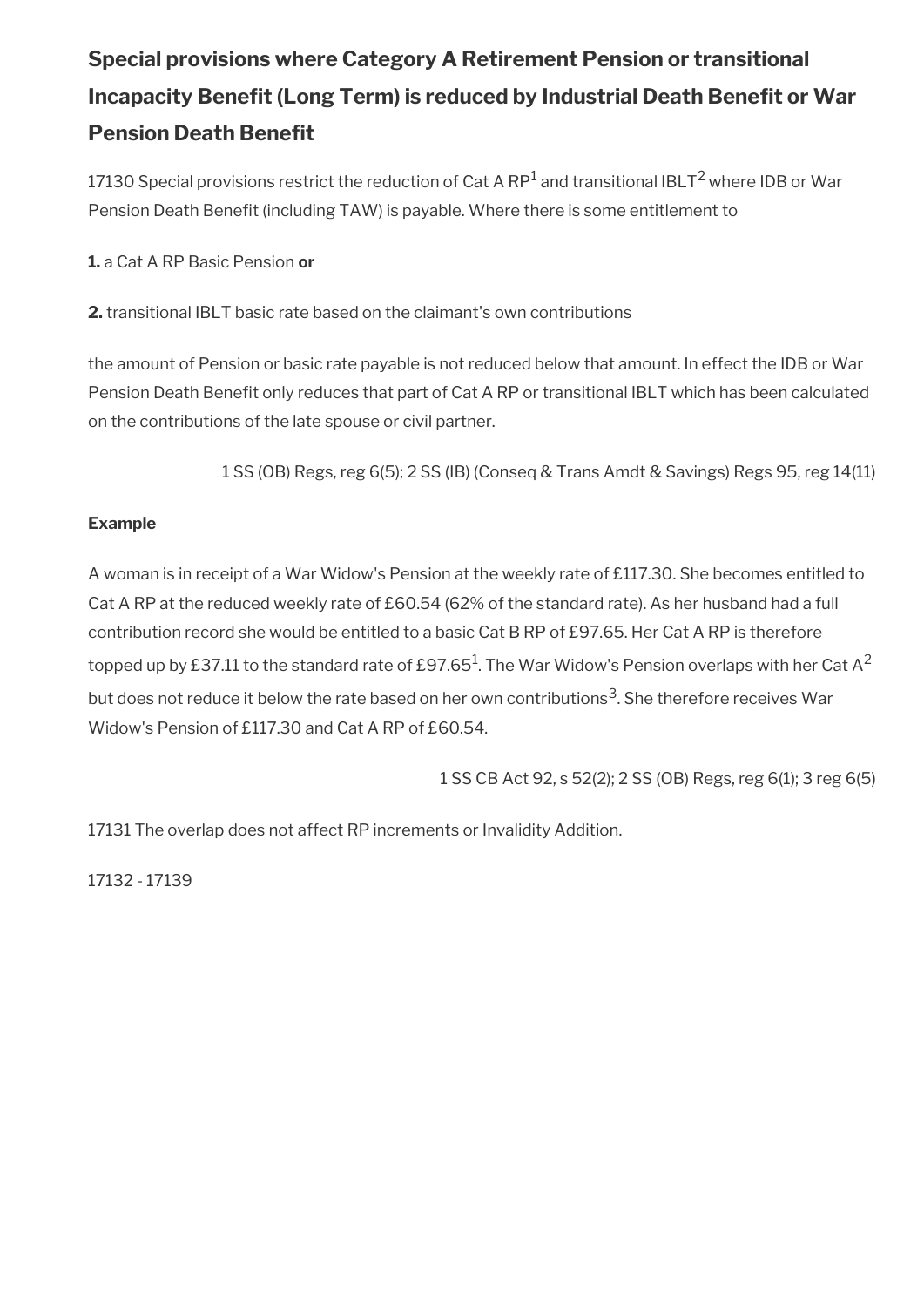# **Adjustment of Child Dependency Increase 17140 - 17149**

Adjustment of Child Dependency Increase involving Industrial Death Benefit or Guardian's Allowance 17142 - 17149

17140 Many benefits no longer have provision for CDIs but where they do or entitlement is retained through transitional and savings provisions, a CDI is adjusted by any other CDI payable for that same child for the same period irrespective of whether it is payable to the same or different claimants $^{\rm 1}$ . The method of adjustment is determined by the benefits involved.

**Note:** No adjustment is required for CHB<sup>2</sup>.

1 SS (OB) Regs, reg 7(1); 2 reg 8(1)

17141 Where the CDI is payable under the Act $^1$  and any other CDI would be payable for the same child and for the same period they should be adjusted as in DMG 17050 et seq. if they are CDIs payable under

**1.** the Act (but see the **Note** to this paragraph) and includes

**1.1** US

**1.2** IIDB

**1.3** WC

**1.4** IDB

**1.5** another Act benefit where entitlement is retained through transitional and savings provisions (see DMG 16000)

**2.** Personal Injuries Scheme or Service Pensions Instrument

#### **3.** PB and MDP scheme

**4.** training allowances (see DMG 17101).

**Note:** Where one of the benefits is IDB or GA see DMG 17142, and DMG 17180 where SDA or CA are involved.

1 SS Act 1975; SS CB Act 1992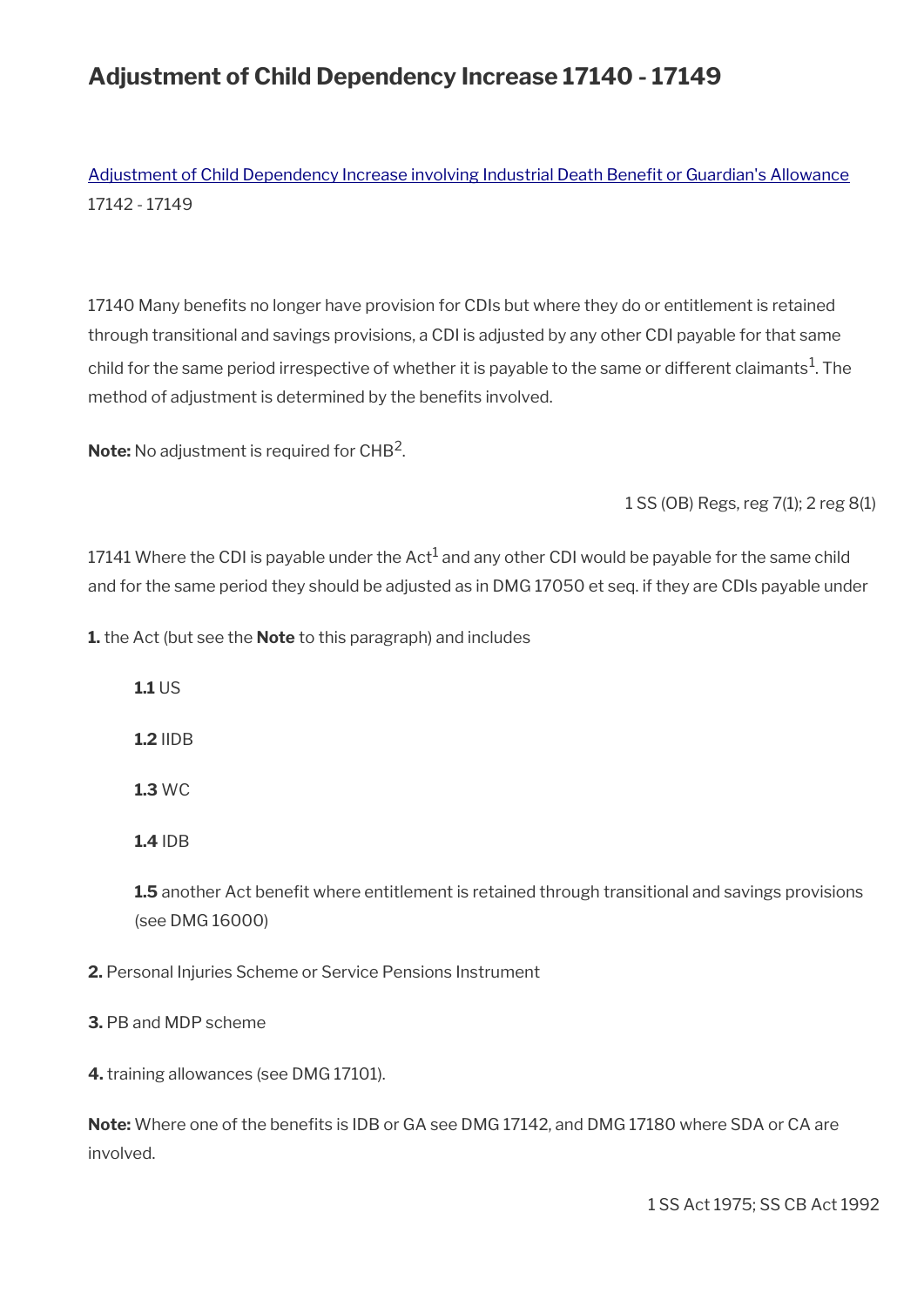# <span id="page-18-0"></span>**Adjustment of Child Dependency Increase involving Industrial Death Beneft or Guardian's Allowance**

17142 Where one of the CDIs a claimant is entitled to is a CDI under

**1.** the Act **or**

**2.** the PB and MDB Scheme

the IDB or GA payable for that child takes precedence and is payable in full $^1$ . The amount of the IDB or GA CDI is deducted from the amount of the other CDI and only the balance of that CDI, if any, is payable.

1 SS (OB) Regs, reg 7(1); reg 7(4)

17143 Where a claimant is entitled to a CDI under

**1.** any Personal Injuries Scheme **or**

**2.** a Service Pensions Instrument **or**

**3.** any scheme by way of a training allowance

these CDIs take precedence and are payable in full. The amount of these CDIs is deducted from the amount of the IDB or GA CDI and only the balance of IDB or GA, if any, is payable $^1\!$ 

1 SS (OB) Regs, reg 7(1); reg 7(5)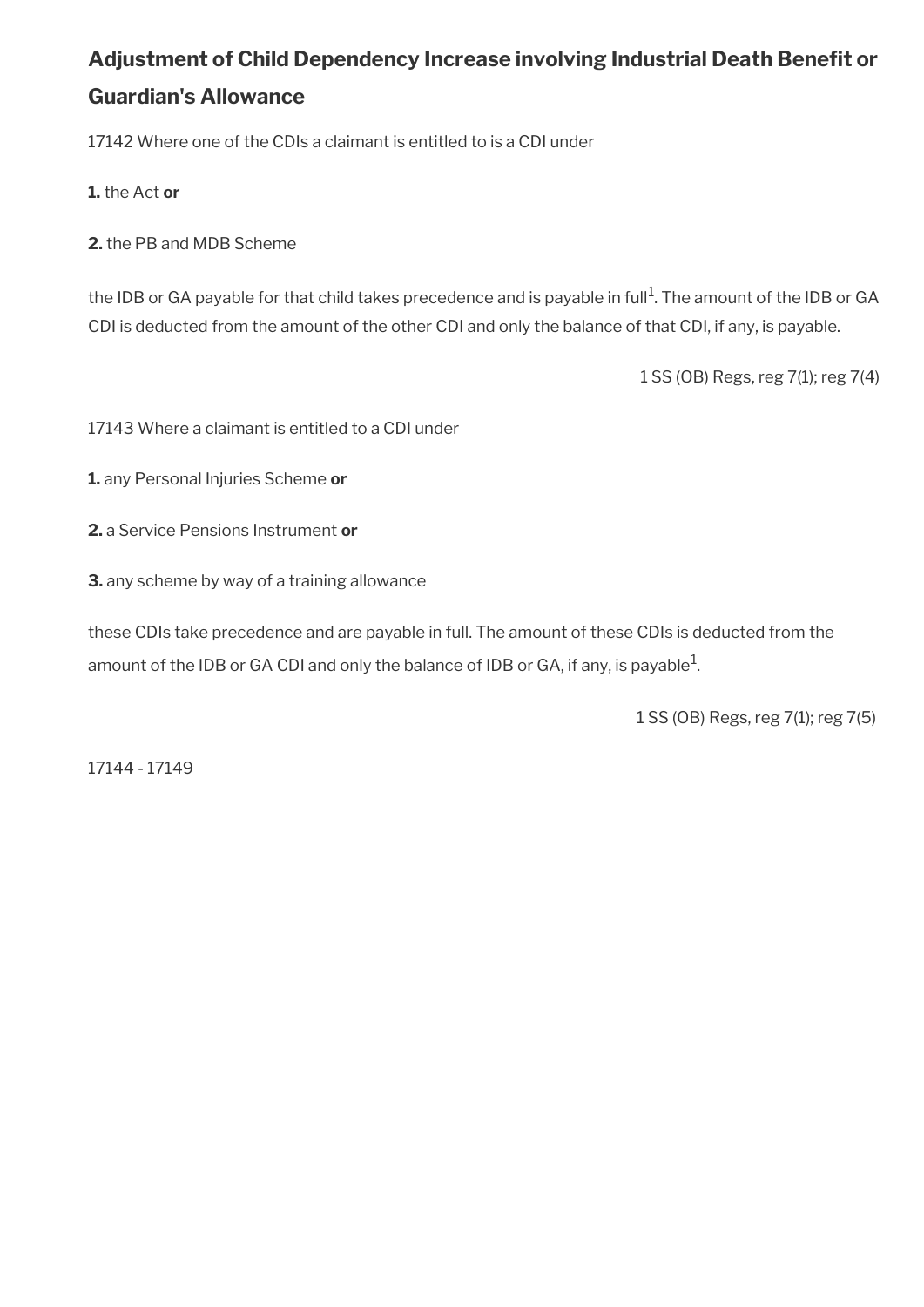# **Adjustment of Adult Dependency Increase 17150 - 17159**

[Persons having care of children](#page-19-0) 17153 - 17159

17150 Many benefts no longer have provision for ADIs but where they do or entitlement is retained through transitional or savings provisions, a claimant cannot be entitled to an ADI for the same period for more than one person.

17151 Adjustment will be required $^{\rm 1}$  where

**1.** one claimant is entitled to two or more ADIs for the same or different adult dependants **or**

**2.** different claimants are entitled to an ADI for the same dependant.

1 SS (OB) Regs, reg 9(1)

17152 Where more than one of the following ADIs would be payable for the same dependant they should be adjusted as in DMG 17050 et seq.

#### **1.** Act ADIs

**2.** US increases awarded under the schemes listed at DMG 17086 **1.** - **6.** (excluding the general beneft rules for former constables and firefighters)

**3.** training allowances (See DMG 17101).

See DMG 17180 where SDA or CA are involved.

#### <span id="page-19-0"></span>**Persons having care of children**

17153 An ADI for a person having care of a child should not be reduced or cause reduction where

**1.** the claimant employs the dependant to look after a child and does not reside with the dependant

**2.** another claimant is entitled to an ADI for the same dependant on the same basis $^1$ .

1 SS (OB) Regs, reg 9(3)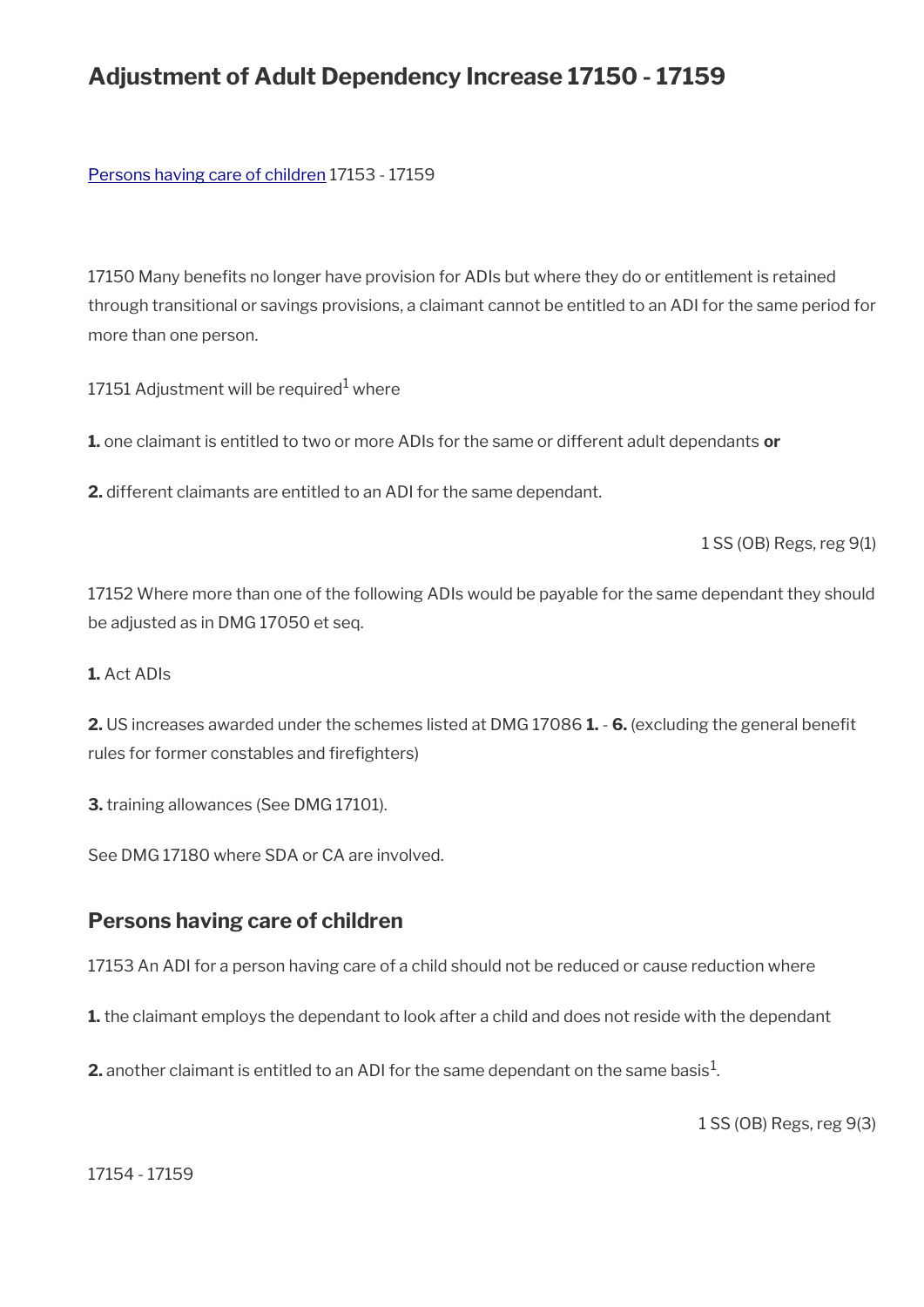# **Adjustment of Child or Adult Dependency Increases by personal benefts 17160 - 17169**

#### [Persons having care of children](#page-19-0) 17162 - 17169

17160 Where a claimant has entitlement to one of the dependency benefts in DMG 17141 **1.** or DMG 17152 **1.** and that dependant has entitlement to

**1.** one of the personal benefts in DMG 17040 or DMG 17086 **1.** - **7. or**

 $\mathsf{2.\,a}$  training allowance $^1$  (see DMG 17101)

the amount of dependency benefit payable is reduced or extinguished by the amount of the personal benefit<sup>2</sup>.

1 E & T Act 73, s 1; 2 SS (OB) Regs, reg 10(1)

17161 Where more than one personal benefit is involved, make any adjustments as in DMG 17050 first. Make any adjustment to the personal benefit because of free in-patient treatment before the overlapping benefit adjustment.

#### **Persons having care of children**

17162 An ADI for a person having care of a child should not be reduced or cause reduction on account of any personal benefit payable to that person where the claimant

**1.** employs the dependant to look after a child **and**

**2.** does not reside with the dependant $^1$ .

1 SS (OB) Regs, reg 10(3)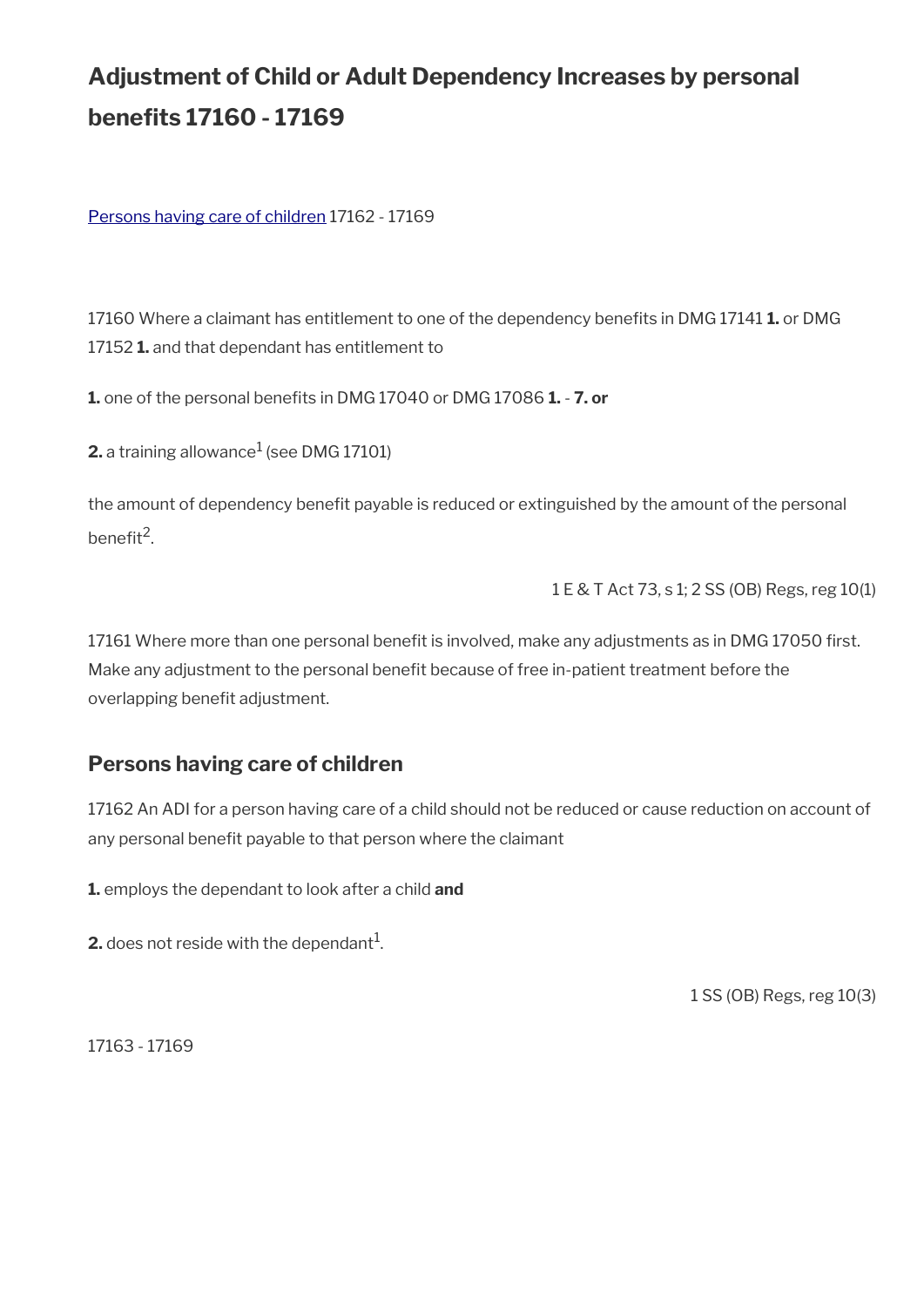# **Order of adjustment 17170 - 17179**

17170 Before considering adjustment of benefits in the order set out below the DM should check that the benefts in question are not incompatible (see DMG 17005). If they are not incompatible the order of adjustment is as follows

**1.** make adjustments due for other reasons, for example, earnings and Invalidity Addition/AP adjustments. This is because the overlapping benefits provisions take account of amounts payable. An exception to this is with hospital in-patients where an adjustment for overlapping benefits should be carried out before any hospital in-patient deduction $1$ 

**2.** deduct personal Industrial Injuries and non-Act benefits from personal Act benefit<sup>2</sup>

**3.** deduct personal Act benefit from other personal Act benefit<sup>3</sup>

**4.** deduct Act and non-Act dependency benefit from other Act dependency benefit<sup>4</sup>

**5.** deduct Act and non-Act personal benefit payable to dependants in their own right from Act dependency benefit payable for them<sup>5</sup>

 $\bm{6}.$  make any hospital in-patient adjustments $^6$  (see DMG 17161 for exception).

1 SS (HIP) Regs, reg 18; 2 SS (OB) Regs, reg 6(1); 3 reg 4; 4 reg 7, reg 9; 5 reg 10; 6 reg 18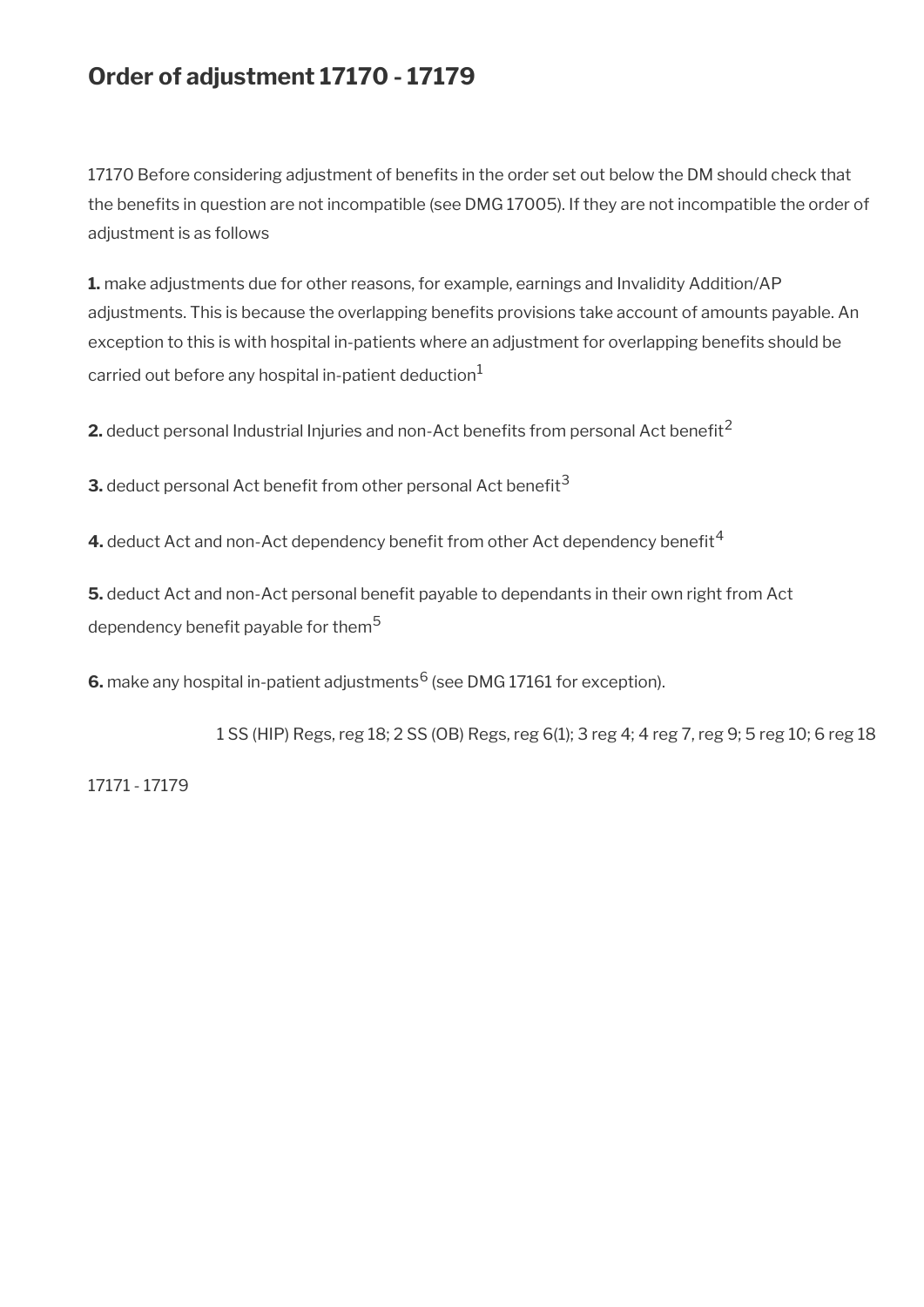# **Special rules for severe disablement allowance and carer's allowance 17180 - 17189**

17180 The special rules for SDA and CA are $^1$ 

**1.** instead of taking into account separately the payable amounts of personal, ADI and CDI they should be totalled and adjustment made by using this total and the total amount the other beneft involved including dependency increases but excluding AP and GRB

2. the amount of benefit payable after adjustment should not be less than the sum of the amounts which would have been payable by way of SDA or CA as personal and dependency beneft.

1 SS (OB) Regs, reg 12

**Note:** The special rules do not apply where an increase for a dependant would be reduced by a personal benefit payable to, or for, that dependant as in 17160.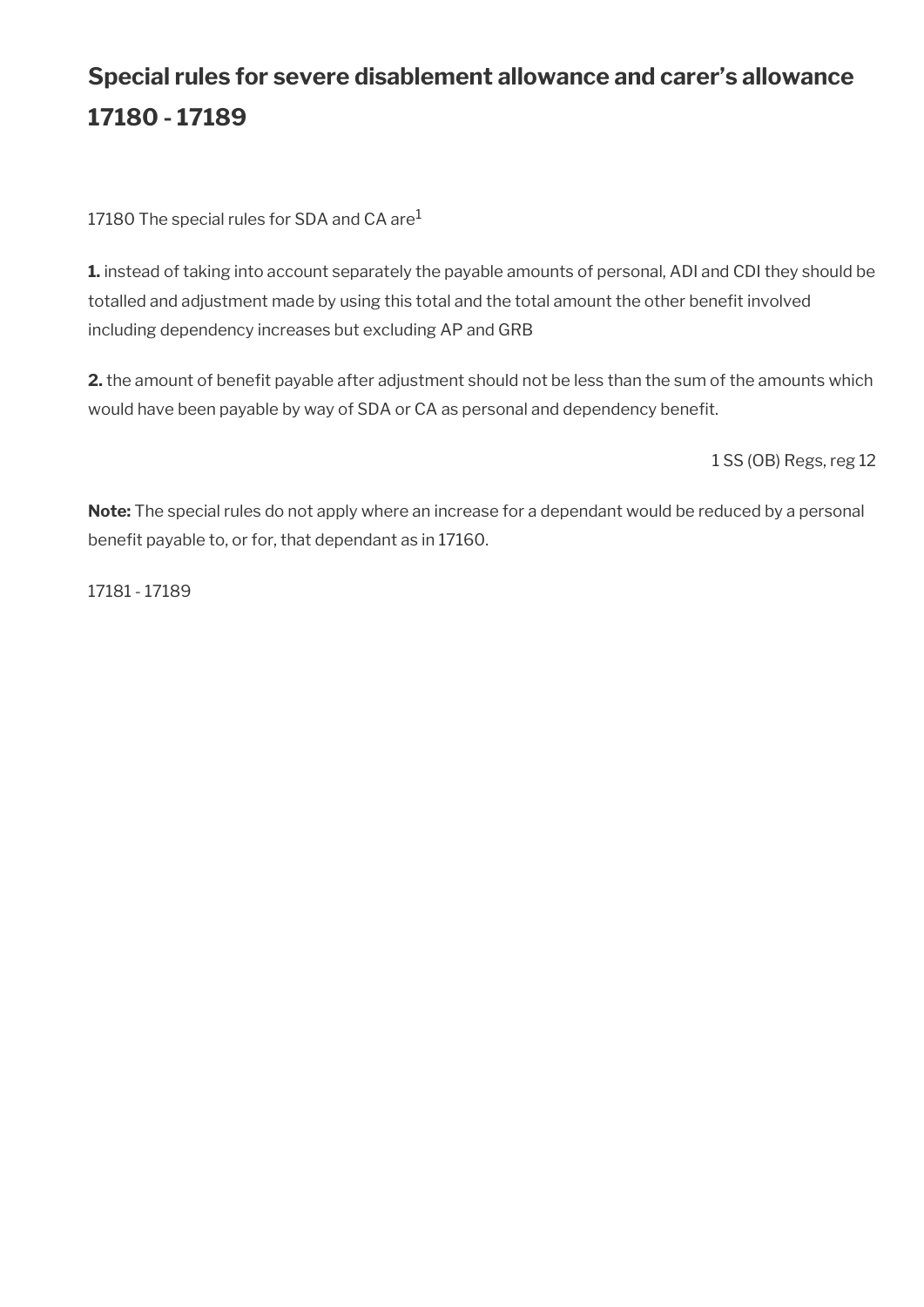# **Dual claims for increase for same dependant 17190 - 17199**

[General](#page-23-1) 17190 - 17193

[Child dependants](#page-23-0) 17194 - 17195

[Adult dependants](#page-24-0) 17196 - 17199

#### <span id="page-23-1"></span>**General**

17190 Where there is more than one claimant with entitlement to an increase for a dependant, the claimants may decide amongst themselves who should claim the increase. Where this applies a written notice signed by

**1.** one of the claimants where there are two competing claims **or**

**2.** a majority of claimants where there are more than two competing claims

should be sent to the Secretary of State specifying the person to be entitled to the increase. The notice does not apply to any period for which an increase has already been paid $^1$ . Where a notice is not sent to the Secretary of State priority of entitlement should be decided as in DMG 17195 - 17196.

1 SS (OB) Regs, reg 15(5)

17191 If a person with priority of title receives dependency increase at a lower rate than another person who would be entitled but for that priority, that other person shall receive the difference between the two rates $^{\rm 1}$ .

1 SS (OB) Regs, reg 15(6)

17192 Any person who has title to a dependency increase but for these provisions should be treated as entitled for the purpose of any other provisions which depend on entitlement $^{\mathrm{1}}$ .

1 SS (OB) Regs, reg 16

17193

### <span id="page-23-0"></span>**Child dependants**

17194 Where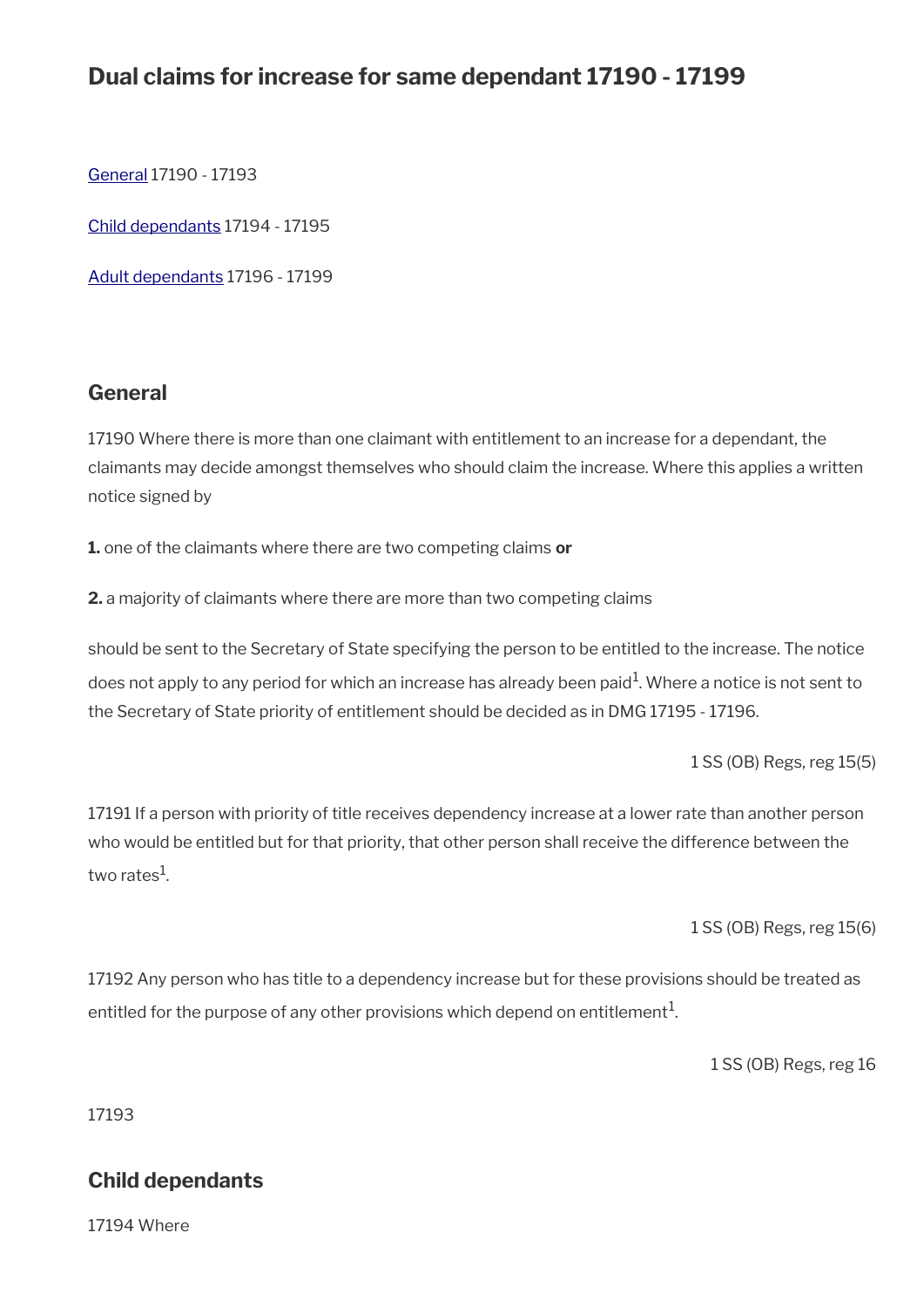**1.** a man would be entitled to an increase of Cat A or Cat C RP **and**

**2.** his wife would be entitled to an increase of Cat A or Cat C RP

for the same child or children the man will be entitled to the increase and his wife will not. He is also treated as entitled for the purposes of determining entitlement during any period for which he would be entitled<sup>1</sup> but for the operation of any provision of the Act, except where he is disqualified because of imprisonment or detention in legal custody $^2$ .

1 SS (OB) Regs, reg 15(2); 2 SS CB Act 92, s 113(1)(b)

17195 Where DMG 17190 does not apply, entitlement should be decided in the following order to the person<sup>1</sup>

**1.** who has been awarded CHB **or**

- **2.** who is treated as entitled to CHB on the basis of residence with the spouse **or**
- **3.** with whom the child is living **or**
- **4.** who is a parent of the child.

1 SS (OB) Regs, reg 15(3)

### <span id="page-24-0"></span>**Adult dependants**

17196 Where

- **1.** DMG 17190 does not apply **and**
- **2.** more than one person would be entitled to an increase of benefit for an adult dependant
- **3.** entitlement should be decided in the following order to the person who is<sup>1</sup>
	- **3.1** the spouse or civil partner of the dependant **or**
	- **3.2** the person residing with the dependant.

1 SS (OB) Regs, reg 15(4)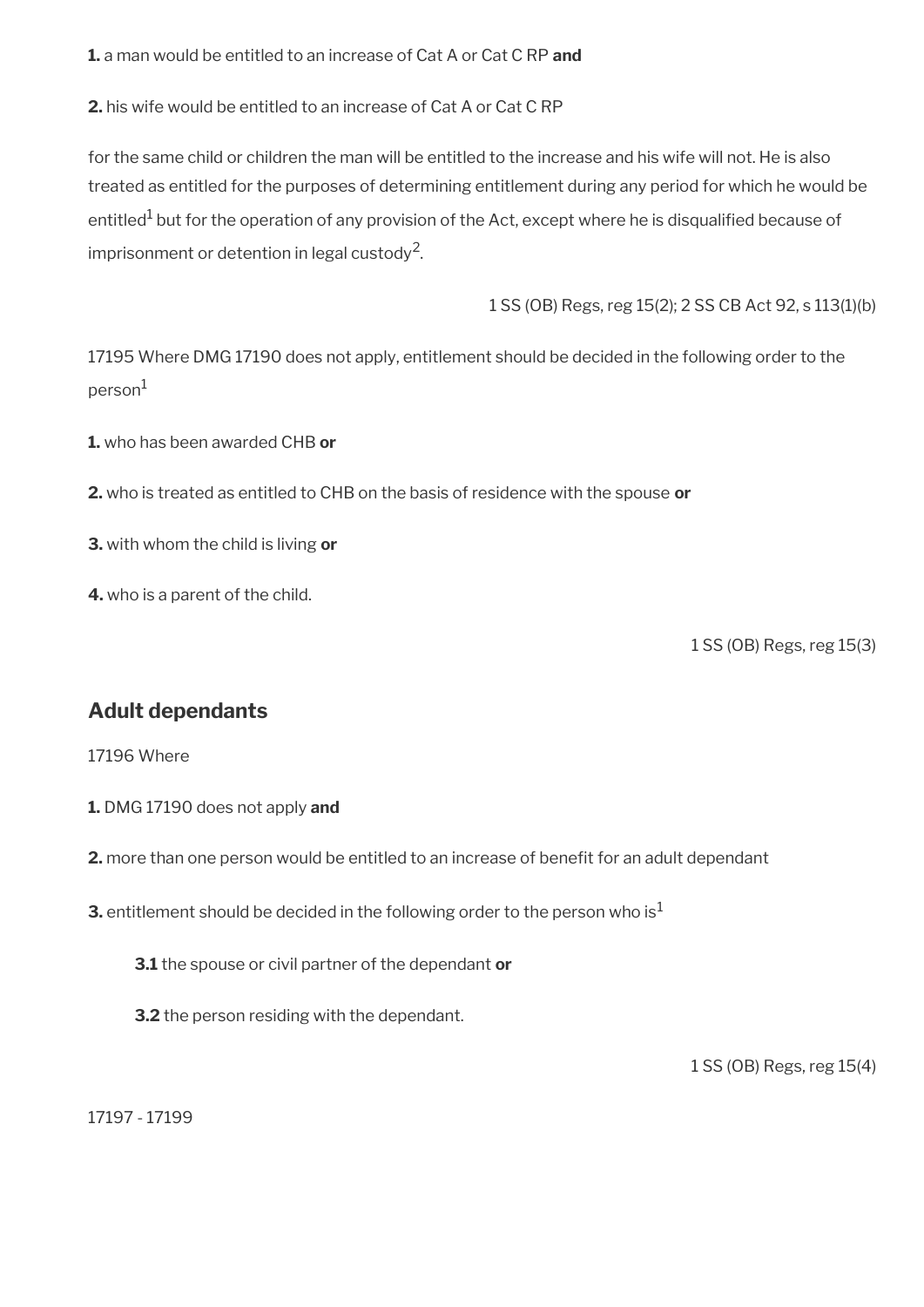# **Child Beneft, One Parent Beneft and Child Dependency Increase 17200 - 17209**

Higher rate of Child Benefit for eldest child 17202 - 17209

17200 There is no adjustment between personal Act and dependency Act benefits and basic CHB $^{\rm 1}$ .

1 SS (OB) Regs, reg 8(1)

17201 There is no entitlement to OPB where there is entitlement to certain specified benefits<sup>1</sup> (see Benefit Specific Guidance). The overlapping benefit provisions only apply where there is entitlement for the same period to

• a CDI with IBST (where the claimant is over pension age or beneft is payable at the higher rate) **or** IBLT or SDA **and**

• OPB in respect of the same child.

Where these conditions are satisfied the weekly rate of the CDI is reduced by the amount of the OPB<sup>2</sup>.

1 CHB & SS (F & AR) Regs, reg 2(4)(a); 2 reg 8(2)

#### <span id="page-25-0"></span>**Higher rate of Child Benefit for eldest child**

17202 Where the higher rate of CHB for the only, elder or eldest child payable under savings provisions to certain lone parents $^1$  ("the higher lone parent rate") is in payment then any child's special allowance or CDI payable for that child is reduced by  $2$ 

**1.** the difference between

**1.1** the higher lone parent rate **and**

**1.2** the rate for a second or subsequent child **less**

**2.** £3.65.

1 CHB & SS (F & AR) Regs, reg 2(1)(a)(ii) & CHB & SS (F & AR) (Amendment) Regs 98; 2 SS (OB) Regs, reg 8(2)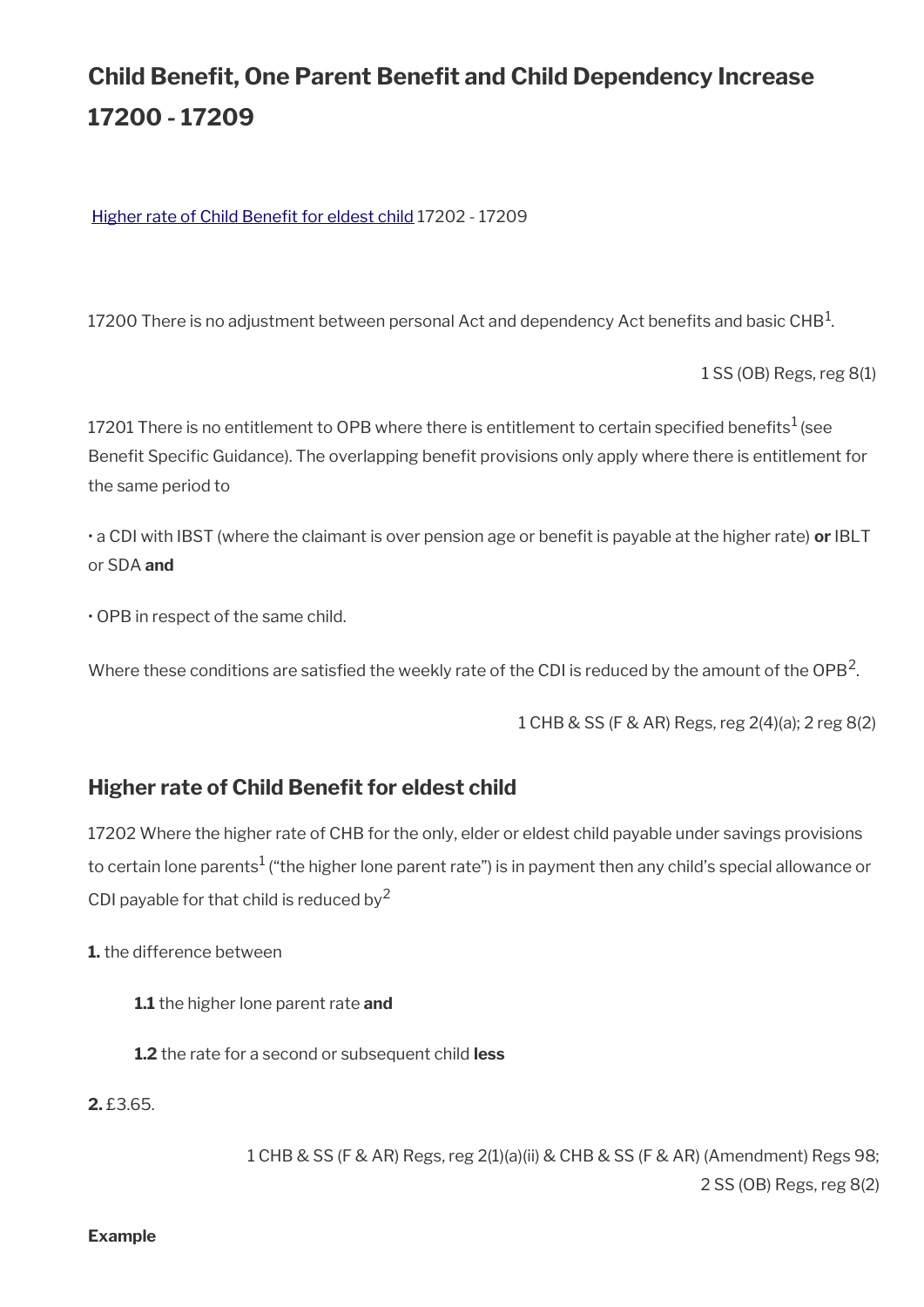Marie is a single parent receiving WMA with an increase of £11.35 for a dependent child retained under transitional provisions. The DM calculated that this should be reduced by

£17.55 - £11.05 = £6.50 less £3.65 = £2.85

and the CDI was reduced by £2.85 to £8.50.

17203 Where the rate of CHB for the only elder or eldest child ("the normal only/elder/eldest rate") $^1$  is in payment then any child's special allowance or CDI payable for that child is reduced by<sup>2</sup>

**1.** the difference between

- **1.1** the normal only/elder/eldest rate **and**
- **1.2** the rate for a second or subsequent child **less**

**2.** £3.65.

1 CHB & SS (F & AR) Regs, reg 2(1)(a)(i); 2 SS (OB) Regs, reg 8(3)

#### **Example**

Marjorie receives an increase of IBLT for her only child under transitional provisions. The amount of this CDI is £11.35. The DM decided that this had to be reduced by

£16.50 - £11.05 = £5.45 less £3.65 = £1.80.

and the CDI was reduced by £1.80 to £9.55.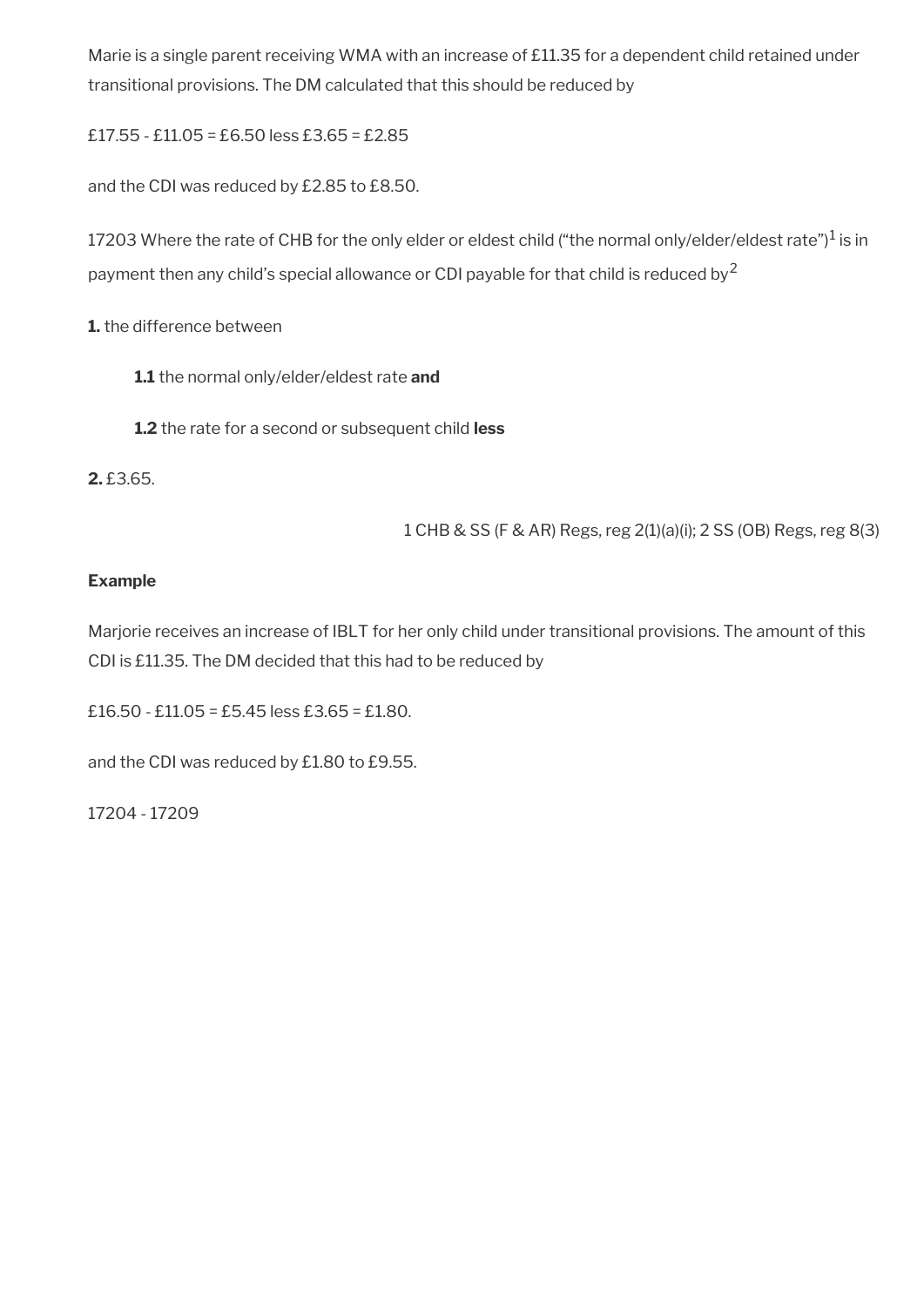# **Adjustment for part weeks 17210 - 17219**

17210 Where a weekly benefit is reduced by an overlapping benefit the reduction takes effect from the date the overlap begins and ends when the overlap ends. The normal provisions where changes of circumstances take effect from the following payday<sup>1</sup> do not apply.

1 SS (C&P) Regs, reg 16

17211 Where an adjustment is made for part of a week all benefits are deemed to be payable at a daily rate of one-seventh of the weekly rate $^{\rm 1}$ .

1 SS (OB) Regs, reg 14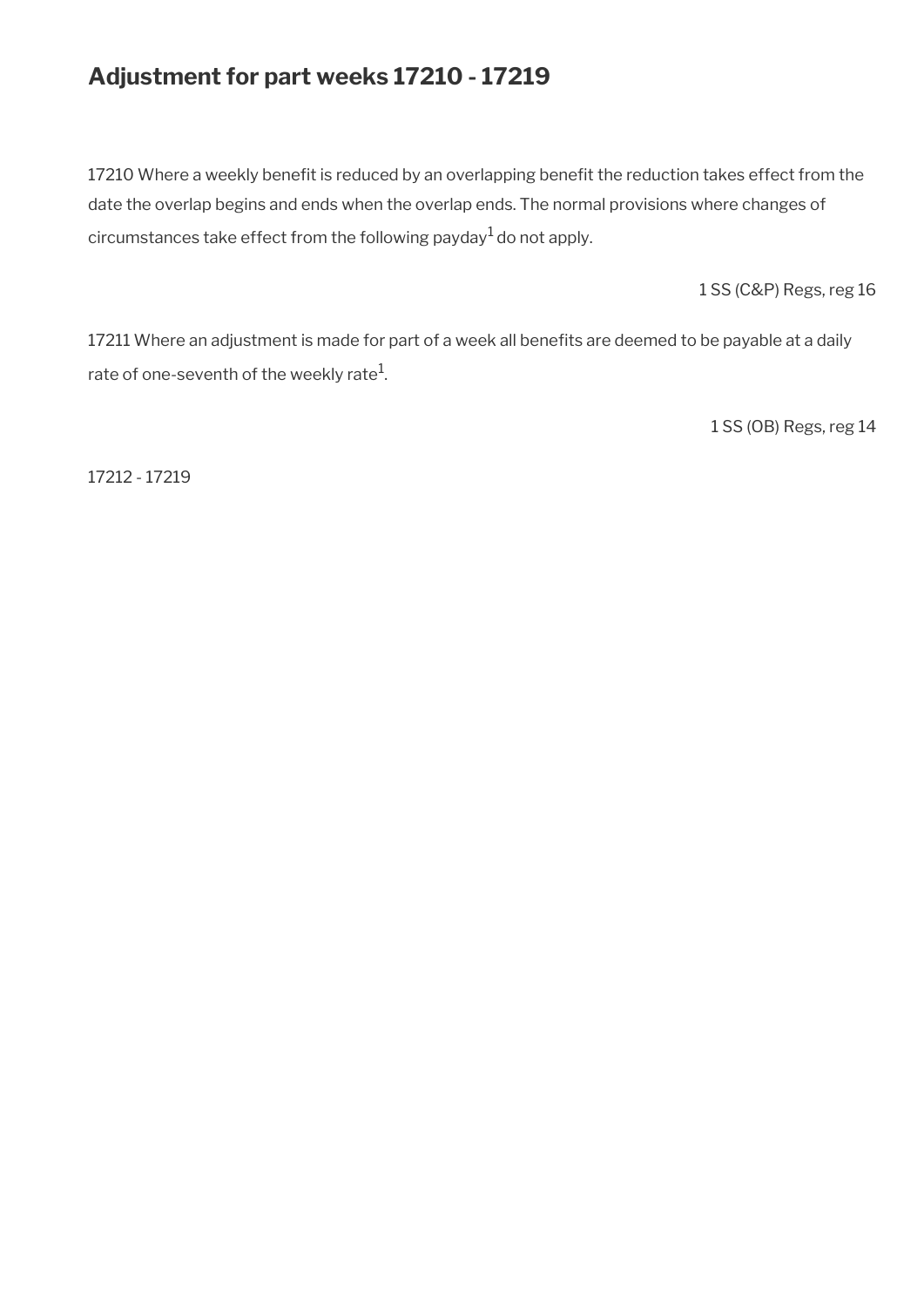# **Miscellaneous provisions 17220 - 17999**

Dependency benefit claimed while claimant entitled to personal training allowance 17220 - 17229

[Retrospective adjustments of training allowance](#page-28-1) 17230

[Effect of overlap on entitlement](#page-28-0) 17231

[Prevention of double adjustment](#page-29-1) 17232

[Relinquishment](#page-29-0) 17233 - 17999

# <span id="page-28-2"></span>**Dependency beneft claimed while claimant entitled to personal training allowance**

17220 Dependency benefit payable under the Act is not payable if the claimant is receiving a personal benefit by way of a training allowance. This provision does not apply where the training allowance has itself been adjusted by reference to any benefit under the Act $^{\rm 1}$ .

1 SS (OB) Regs, reg 11

17221 - 17229

### <span id="page-28-1"></span>**Retrospective adjustments of training allowance**

17230 Any retrospective adjustment to a training allowance should be disregarded unless there is evidence that the claimant agreed to such an adjustment $^{\rm 1}$ .

1 E & T Act 73

### <span id="page-28-0"></span>**Effect of overlap on entitlement**

17231 The principles of overlap affect only the amount of benefit payable. They do not affect entitlement to the benefit or any rights or obligations under the Act which depend upon a person being entitled to the benefit $^1$ .

1 SS (OB) Regs, reg 16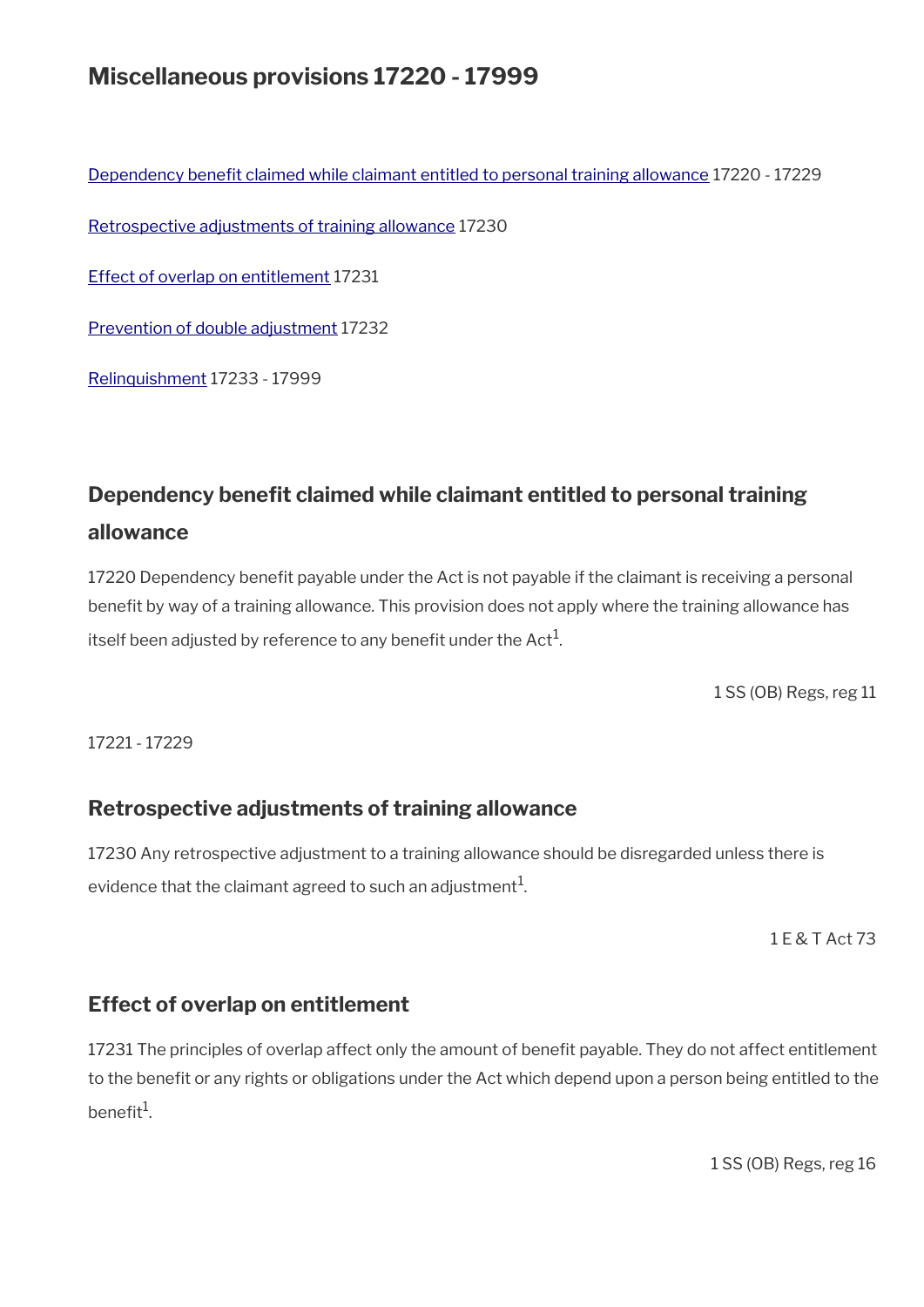## <span id="page-29-1"></span>**Prevention of double adjustment**

17232 Any benefit under the Act should not be reduced by any Act or non-Act benefit which has already been adjusted by reference to that benefit $^1\!\!$ .

1 SS (OB) Regs, reg 17

## <span id="page-29-0"></span>**Relinquishment**

17233 A claimant may try to relinquish entitlement to a benefit by returning the payment to the Secretary of State. This is treated as an application for supersession on the grounds that the claimant no longer consents to receive the award. See DMG Chapter 04 for further guidance.

17234 If the DM refuses to supersede the award so as to end entitlement, the benefit remains payable for overlapping benefit purposes. This is because payable means simply "due and owing" and a sum is due and owing unless and until the claimant has lost the right to enforce it.